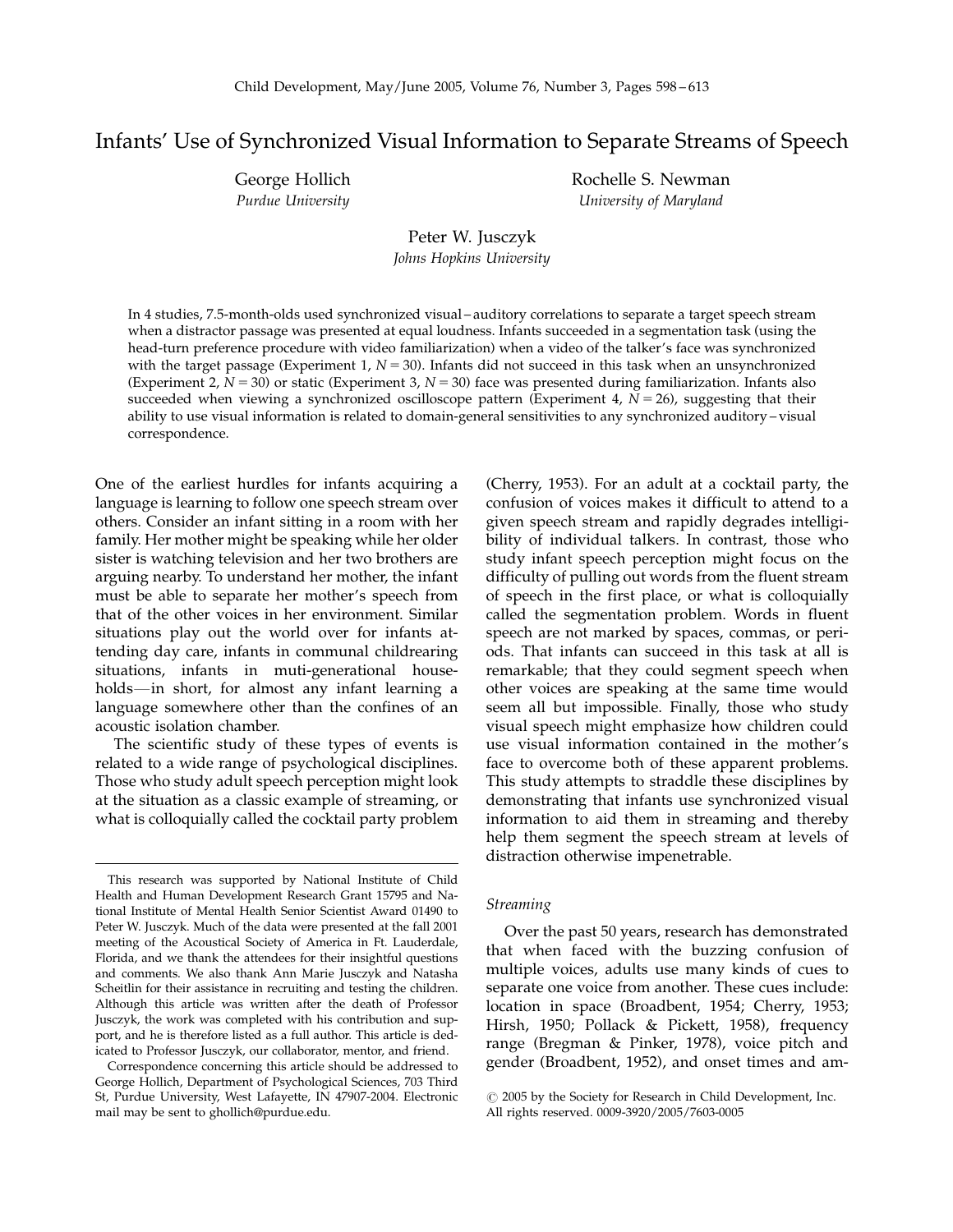plitude modulation (Bregman, Abramson, Doehring, & Darwin, 1985; Dannenbring & Bregman, 1978). This list of cues also includes metacognitive strategies that appear to fill in missing speech sounds (Warren, 1970).

Although virtually no similar studies of infant streaming have been done, most of these cues are likely to be much less useful to infants. First, infants' ability to localize sound is poor. For example, 7-month-olds do not appear to separate sounds that are less than 19 degrees apart (Ashmead, Clifton, & Perris, 1987). This poor localization would likely restrict infants' ability to use spatial location as a cue for separating voices. Second, a variety of studies indicate that infants' skill at auditory discrimination in general is worse than adults. Infants have poorer auditory thresholds for speech (Trehub, Bull, & Schneider, 1981). They require greater intensity levels to discriminate speech sounds in quiet (Nozza, Rossman, & Bond, 1991), and they require even greater intensity levels to discriminate speech sounds in white noise (Nozza, Rossman, Bond, & Miller, 1990). Although white noise is no doubt different from fluent speech as a distractor, it seems plausible that infants would have comparable difficulty discriminating speech sounds when other voices are used as the distractor. These auditory difficulties are problematic because even subtle hearing difficulties can severely blunt the force of acoustic cues to stream segregation. Elderly adults who have normal hearing on pure tone tests have difficulty understanding speech in white noise, suggesting that the ability to separate voices and parse speech may be affected by even very subtle differences in hearing acuity (Bergman, 1971). Finally, infants' lack of experience with the language means that they cannot rely on extensive linguistic knowledge to help them compensate for difficulty in auditory discrimination. Second-language learners, who likewise have less linguistic knowledge, experience considerable difficulties comprehending speech in white noise (Mayo, Florentine, & Buus, 1997; Takata & Nábelek, 1990). Given such acoustic and metacognitive limitations, it is reasonable to suppose that attention to one speech stream over another presents a special problem for infants.

# Segmentation

In addition to following one speech stream over another, infants must also be able to recognize and segment meaningful units from that stream. Less than 7% of the speech directed at children is in the form of isolated words (van de Weijer, 1998). Furthermore, this relatively low percentage occurs even when mothers are explicitly directed to teach their children individual words (Aslin, Woodward, LaMendola, & Bever, 1996) and even when they are in noisy listening environments (Newman, 2003). Nonetheless, by the time they are 8 months of age, infants are capable of extracting meaningful units from the acoustic stream (Jusczyk & Aslin, 1995; Echols, Crowhurst, & Childers, 1997). For example, Jusczyk and Aslin (1995) familiarized 7.5-month-old infants to fluent speech passages written around two target words. Infants were later tested on their ability to recognize those words when played in isolation. Infants listened longer to the words that had occurred in the familiarized stories than to words that had not occurred in those stories, suggesting that they had segmented and remembered the target words. Further studies have found that infants are able to use a variety of cues to segment words from fluent speech. For example, statistical probability (Saffran, Aslin, & Newport, 1996), metrical stress (Cutler, 1990), phonotactic cues (Jusczyk, Luce, & Charles Luce, 1994), and many other acoustic speech cues (Johnson & Jusczyk, 2001) have been implicated in 7.5-month-olds' abilities to segment words from the flowing stream of speech.

What happens to these segmentation abilities when other distracting voices are talking? Again, acoustic cues are blunted by the situation described in the opening paragraph. It is likely that the streaming problem makes segmentation all but impossible. Infants cannot segment what they cannot separate from background voices. Newman and Jusczyk (1996) explored the issue of segmentation while segregating voices, using the same stimuli as Jusczyk and Aslin (1995). However, in the Newman and Jusczyk study, the familiarization passages were blended with speech from a distractor voice. The authors found that infants were able to segment words only when these familiarization passages, played at 72 dB, were 10 dB more intense than the simultaneous distractor voice. This is roughly equivalent to the noise level one might experience while having a one-on-one conversation at a reasonably quiet restaurant. It is worth noting that infants in this study could process isolated words at a 5-dB signal-to-noise ratio, although they failed to do so even in that task when the target and distractor passages were of equal loudness. These results are also consistent with other research on infants' ability to discriminate consonants in white noise, which demonstrated that infants could recognize a/ba/– /ga/distinction only at an 8-dB signal-to-noise ratio or higher (Nozza et al., 1990; Trehub et al., 1981).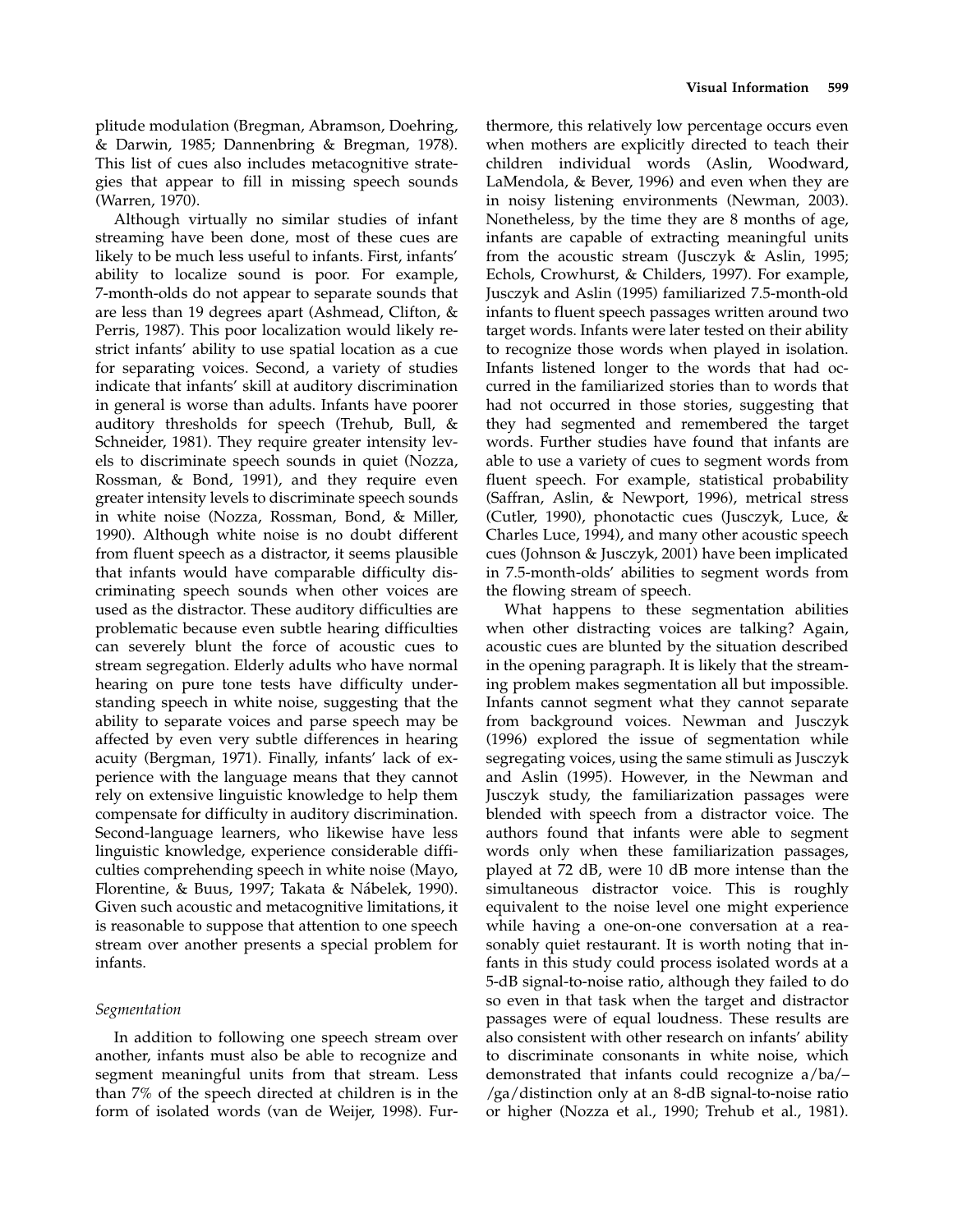Together, such studies suggest that infants find it nearly impossible to discriminate speech sounds, let alone segment fluent speech, at signal-to-noise ratios less than or equal to 5 dB.

Unfortunately, this level of interference is less than that typically found in elementary schools (Picard & Bradley, 2001). Although noise-level evaluations have not been done for day care facilities (which would be more relevant to infants), these settings are likely equally loud, or louder, than elementary school classrooms. Likewise, it is a virtual certainty that noise levels in some homes are equally loud. Given such levels of background interference, segmentation of speech by purely auditory means seems unlikely for most infants.

## Visual Speech

This research on stream segregation and word segmentation in infants has focused on cues in the auditory speech stream itself. Another potentially valuable source of information appears in the talker's face. Both prosodic and phonetic information are available to children if they are looking at the person who is talking (Kuhl & Meltzoff, 1982; see also Green & Kuhl, 1989, 1991). Deaf individuals can visually perceive some aspects of spoken speech (Bernstein & Demorest, 1993). And although children are notoriously bad at lipreading (Massaro, 1987), by a very early age infants are adept at noticing and acting on synchronous correlations between sight and sound (Bahrick, 1987, 1988, 1992; Lewkowicz, 1986; Lewkowicz & Lickliter, 1994; Meltzoff & Borton, 1979). In this manner, synchrony could be a cue to pay attention to a particular sound stimulus and could thereby aid infants in focusing on one stream of speech. Bahrick and colleagues (Bahrick, 2001; Bahrick & Lickliter, 2000) have suggested that temporal synchrony is one of the most consistent relations to which infants are sensitive. Thus, even 4-week-olds can direct their attention based on synchrony between sound and sight (Bahrick, 2001). Furthermore, 10- to 16-week-old infants direct their attention to speech presented in synchrony with a dynamic video of that speaker's face compared with a video that is not synchronized (Dodd, 1979; Pickens et al., 1994).

This increase in attention to synchronized audiovisual information may confer a special advantage when segregating different streams of speech or when auditory cues are less salient or missing altogether. Even static visual information can enhance adults' attention to an auditory stimulus (see Reisberg, 1978), and several studies have demonstrated that adult listeners are better able to identify speech or speech sounds when they have access to both the visual (e.g., face or face-like) and auditory components of the signal than to either one alone (McLeod & Summerfield, 1990; Rosenblum, Johnson, & Saldaña, 1996; Sumby & Pollack, 1954). In addition, synchronous audiovisual information seems particularly useful to direct auditory attention in the presence of white noise (Grant & Seitz, 2000), and one might expect a similar advantage when faced with competing speech streams. Second-language learners gain particular benefit from the presence of visual information (Reisberg, McLean, & Goldfield, 1987), suggesting that this information may help compensate for weaker lexical knowledge. In addition, the presence of visual information can alter the apparent location of an auditory sound source (Driver, 1996; Massaro, 1998). When two sound streams are presented from the same loudspeaker, the presence of a visual face corresponding to one stream has the effect of pulling apart the two sound sources. If infants are likewise sensitive to such audiovisual (amodal) information, they might experience a similar advantage from the presence of visual information. They might be able to use visual information to help them in speech streaming, thereby helping them successfully segment speech.

## Summary and Overview of the Current Studies

In sum, separating streams must be an especially arduous task for infants because it requires both a sensitive auditory system and an ability to attend selectively to a given signal, both of which are still developing in infants (Bargones & Werner, 1994; Nozza et al., 1991; Nozza et al., 1990; Nozza & Wilson 1984; Sinnott, Pisoni, & Aslin, 1983; Trehub et al., 1981). Several studies have suggested that infants are sensitive to relations between auditory and visual information (Kuhl & Meltzoff, 1982, 1984; Kuhl, Williams, & Meltzoff, 1991). For adults, visual information can provide an additional means of directing attention to a speech stream in the presence of white noise (Sumby & Pollack, 1954). Although performance in white noise may not be directly comparable with speech streaming, it seems likely that the presence of visual information may be an equally or especially important factor in the ability of infants to attend to and segment words from speech in the context of a multitalker environment.

The present studies examined whether dynamic, synchronized visual information would improve 7.5-month-olds' abilities to reliably attend to and segment the speech stream when a distractor passage was presented at equal loudness (0 dB signal-to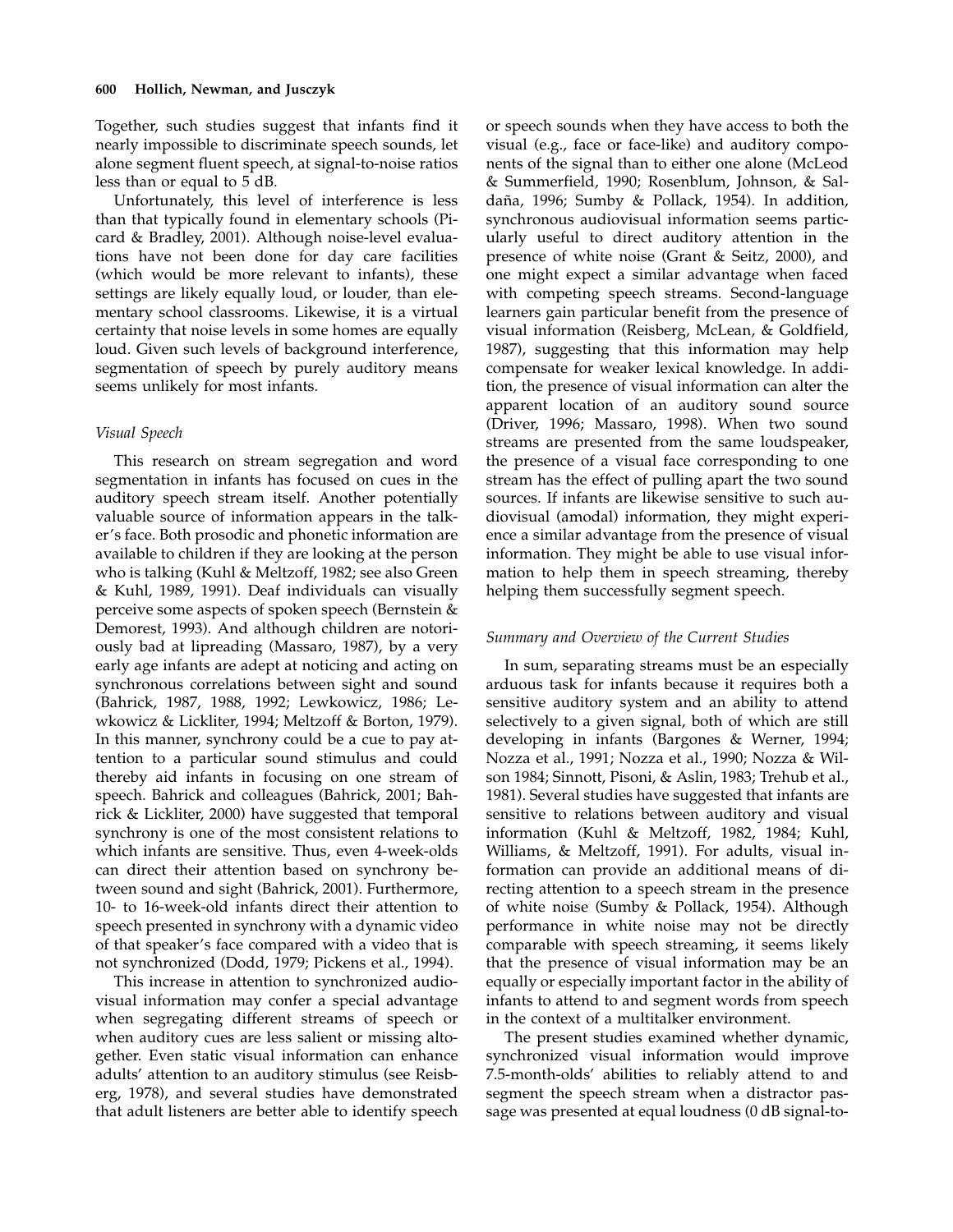noise ratio). We focused on this level of distraction because no prior work has shown that infants could succeed at this level. We focused on this age because 7.5 months is the age when infants first demonstrate an ability to segment fluent streams of speech (Jusczyk & Aslin, 1995). All studies made use of video familiarization. Experiment 1 examined the situation in which infants saw a video display of a woman talking at the same time they heard both her voice and another voice speaking. Experiment 2 compared this situation (with a synchronized video display) with that of an unsynchronized display, whereas Experiment 3 compared these results with familiarization with a static picture. Experiment 4 examined the influence of a novel form of synchronized visual information, an oscilloscope display. Together, these studies examined the extent to which synchronized visual information, even unfamiliar synchrony, can aid in the segregation of speech in noise.

# Experiment 1

This study used a modified version of the head-turn preference procedure used successfully by Jusczyk and Aslin (1995) and Newman and Jusczyk (1996). Stimuli were modeled after those in the Newman and Jusczyk study, but with the addition of video information during the familiarization phase (the test phase was designed to be virtually identical to previous studies and had no video component). During familiarization, the target and distractor signals were presented at a 0-dB signal-to-noise ra $tio$ —10 dB poorer than that shown to be the limit of infant segmentation abilities in prior studies (Newman & Jusczyk, 1996). If infants were able to succeed in this difficult task, it would be strong evidence of the importance of visual information in infant stream segregation in noise.

## Method

Participants. Participants were 30 infants with mean age of 7 months 13 days (range  $= 7$  months 2 days to 7 months 28 days) and an equal number of boys and girls. Two additional participants were excluded as a result of fussiness. All participants were recruited using mass mailings and were from monolingual, English-speaking homes. In this study (and all studies) the distribution of participants was predominantly Caucasian, with less than 10% participation by ethnic or racial minorities.

Stimuli. The blended familiarization stimulus was designed to be as close as possible to that in the original Newman and Jusczyk (1996) study with the added visual component. A video recording was created (using a Sony TRV9000 Digital8 Camcorder) displaying a close-up of the face of a Caucasian female speaker of American English as she read four passages in infant-directed speech (an exaggerated, excited manner of speaking that is known to attract infant attention). As in Newman and Jusczyk, each fluent passage was constructed around a target word (either cup, dog, bike, or feet; see the Appendix). At the same time, audio recordings of the female speaker's performance were made using a Shure microphone attached to a 12-bit analog-to-digital converter running at a 10-kHz sampling rate and low-pass filtered at 4.8 kHz. The resulting files (in AIFF format) were stored on a VAX station model 3176 computer. The female speaker also produced the four target recordings of the test items, each of which contained 15 repetitions of the target word (e.g., ''cup, cup, cup''), also in infant-directed speech, using the same equipment and settings.

Distractor passages consisted of a male speaker reading the Method section of the original Newman and Jusczyk (1996) study (see the Appendix). The speaker (also a native speaker of American English) read the paper in a monotone manner. This manipulation was done to maintain consistency with the original studies and to minimize the chance that infants would attend to the male voice during familiarization. That is, we wanted to make the male voice distracting but not intrinsically interesting. Prior studies (Fernald & Kuhl, 1987) have shown that infants prefer to listen to the fundamental frequency modifications of infant-directed speech over those of adult-directed speech, and infants may also prefer listening to female voices over male voices. By ensuring that the female voice used an infant-directed style, we increased the likelihood that infants would select that voice as the one to which they chose to attend. In effect, children were given every auditory opportunity to succeed in the task, so that when they failed (as they did in the second and third studies), it was not for lack of trying.

To create the familiarization stimuli, the average intensity levels of the audio recordings of the male and female passages were adjusted using a waveform program on the computer until they were of equal root mean square (RMS) amplitude. Because both recordings were of natural speech, they involve changes in amplitude from point to point in the sentence. Matching RMS amplitudes thus ensures that the average amplitudes for each passage were the same. RMS was chosen as a measure of loudness rather than peak-to-peak amplitude because RMS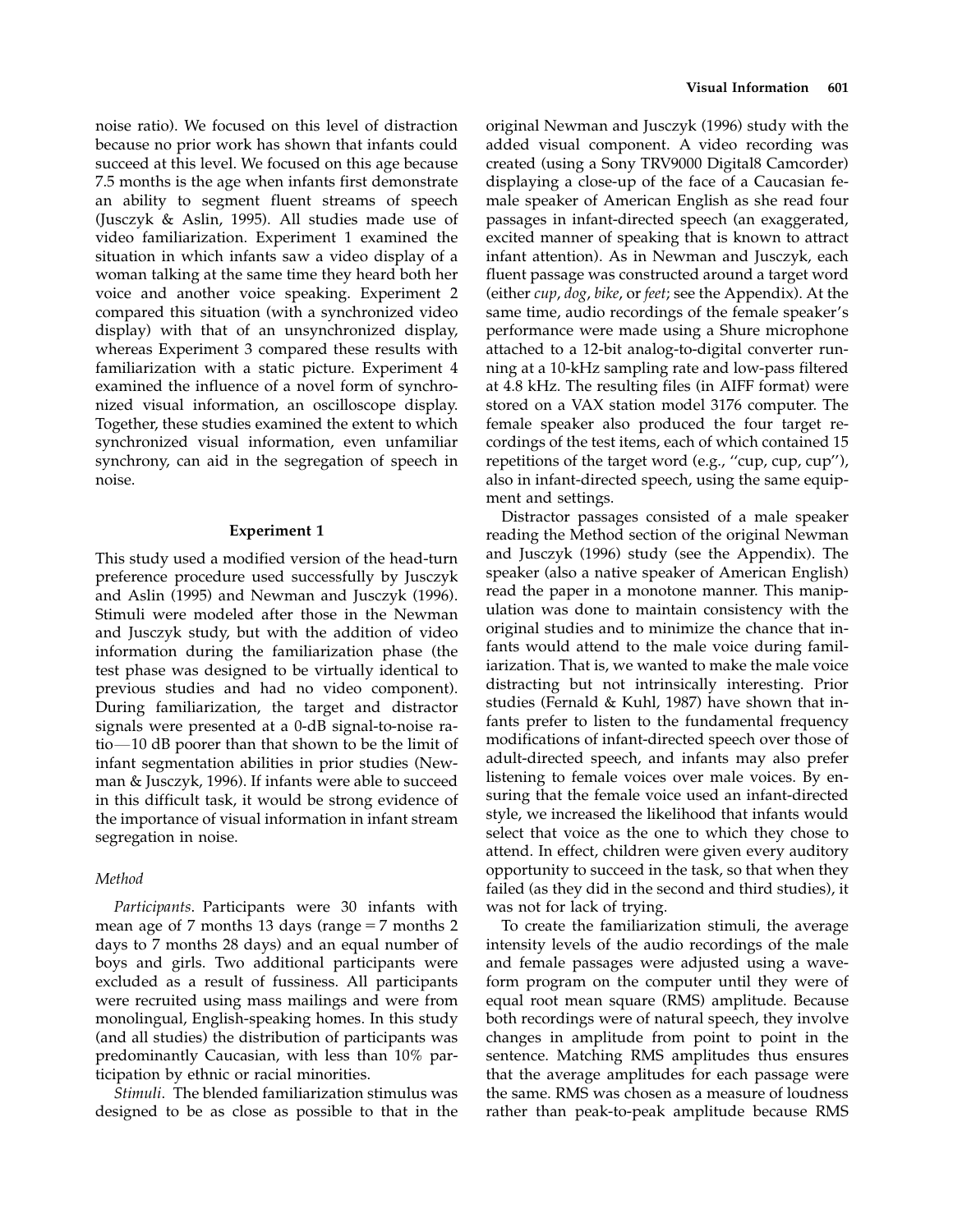provides a better metric of overall loudness (because of the variability of speech) and because we wished to maintain consistency with the original study. The audio files were then transferred to and digitally combined on an Apple Power Mac G4 computer running the EditDV program (by Digital Origin). This blending was done so that the male voice was always speaking whenever the female spoke a target word. In addition, the male passage was trimmed so that the onset and offset of the passage was simultaneous with the onset and offset of the female passage. Next, the video of the female was transferred from the camcorder into the computer using the FireWire interface and the EditDV program. The resultant file was a NTSC digital video file (in DV format) with a frame rate of 29.97 frames per second. Using the EditDV program, this video was then synchronized with the blended audio product and exported back to the camcorder to produce the final videos used in the study. When played, the familiarization passages were all approximately 22 s and were 72 dB in average amplitude. The final familiarization video consisted of two repetitions each of the audiovisual passages for the two familiarized words. The final video was thus 88 s (44-s exposure to each passage across the two 22-s blocks).

Apparatus and procedure. The procedure consisted of familiarization and test phases, each administered in a different room and using different setups: one for displaying the video and the other for administering the head-turn preference procedure. During the familiarization phase, the infant was seated on the caregiver's lap approximately 45 in. from a large Sony (56-in.) LCD presentation display attached to the Sony TRV9000 Digital8 camcorder. The audio was played using the built-in speakers on this display. A large plywood partition, painted white, stretching from wall to wall covered all but the screen of the display, the speakers, and the lens of a second identical camcorder used to record infant responding. Small metal grilles, also painted white, covered the speakers, causing them to blend in with the plywood covering. The effect of this setup was to make it seem as if the screen was built into a large white wall.

After the infant was seated comfortably and the parent was blindfolded, the video was played through to completion regardless of infant looking. It should be noted, however, that looking times during this phase were uniformly high across all studies, with an average attention per passage of 28.8 s  $(SD = 9.81)$ . This is comparable to the 30-s familiarization used by Newman and Jusczyk (1996). Immediately after the 88-s video was finished, the

infant and parent were escorted into the next room, where the testing phase was conducted. The delay in moving from room to room was usually less than 30 s (as the rooms were adjacent to each other), and the time between familiarization and test was less than 1 min as a result. Although the shift in context likely made the task more difficult, the rationale was that if the infants succeeded despite the change in context, this would be further evidence for the power of audiovisual synchrony.

During the test phase, the infant sat on the caregiver's lap in the center of a three-sided enclosure made from  $4 \times 6$  ft pegboard panels. This enclosure was painted white and had a green light mounted at eye level on the wall facing the infant and two red lights mounted on the sides. A white curtain suspended around the top of the booth shielded the infant's view of the rest of the room. An experimenter hidden behind the booth initiated each trial by operating a response box linked to an Apple Power Mac G4 computer, which controlled the selection and randomization of the stimuli. Audio was fed through a Harmon Kardon audio amplifier (HK-3250) to one of two Cambridge Soundworks (Ensemble II) loudspeakers mounted on the opposite walls of this enclosure (hidden from the infants but immediately behind the lights). Both the experimenter and caregiver wore Peltor Aviation 7050 sound-insulated headphones that played masking music to prevent them from hearing the stimulus materials throughout the duration of the experiment.

A trial began with the flashing of the green light on the center panel. When the infant fixated on the green light, it was extinguished and a red light on one of the side panels began to flash. When the infant made a head turn of at least 30 degrees toward the flashing light, the experimenter initiated the speech sample from the loudspeaker under that light. When the infant turned away from the light for at least 2 s, the trial ended and the green center light began to flash, signaling the beginning of a new trial. Information about the direction and duration of head turns and the total trial duration were stored in a data file on the computer. Any time the infant spent looking away (whether it was 2 s or less) was not included when measuring the total listening time.

In this test phase, all infants were exposed to the four recording of the words, presented twice in randomized blocks across the trials. Two of the words thus served as targets and two served as nontargets. Only two test blocks were used because of the concern that after the long familiarization period, infants would become fussy with additional test blocks. It was predicted that if infants had seg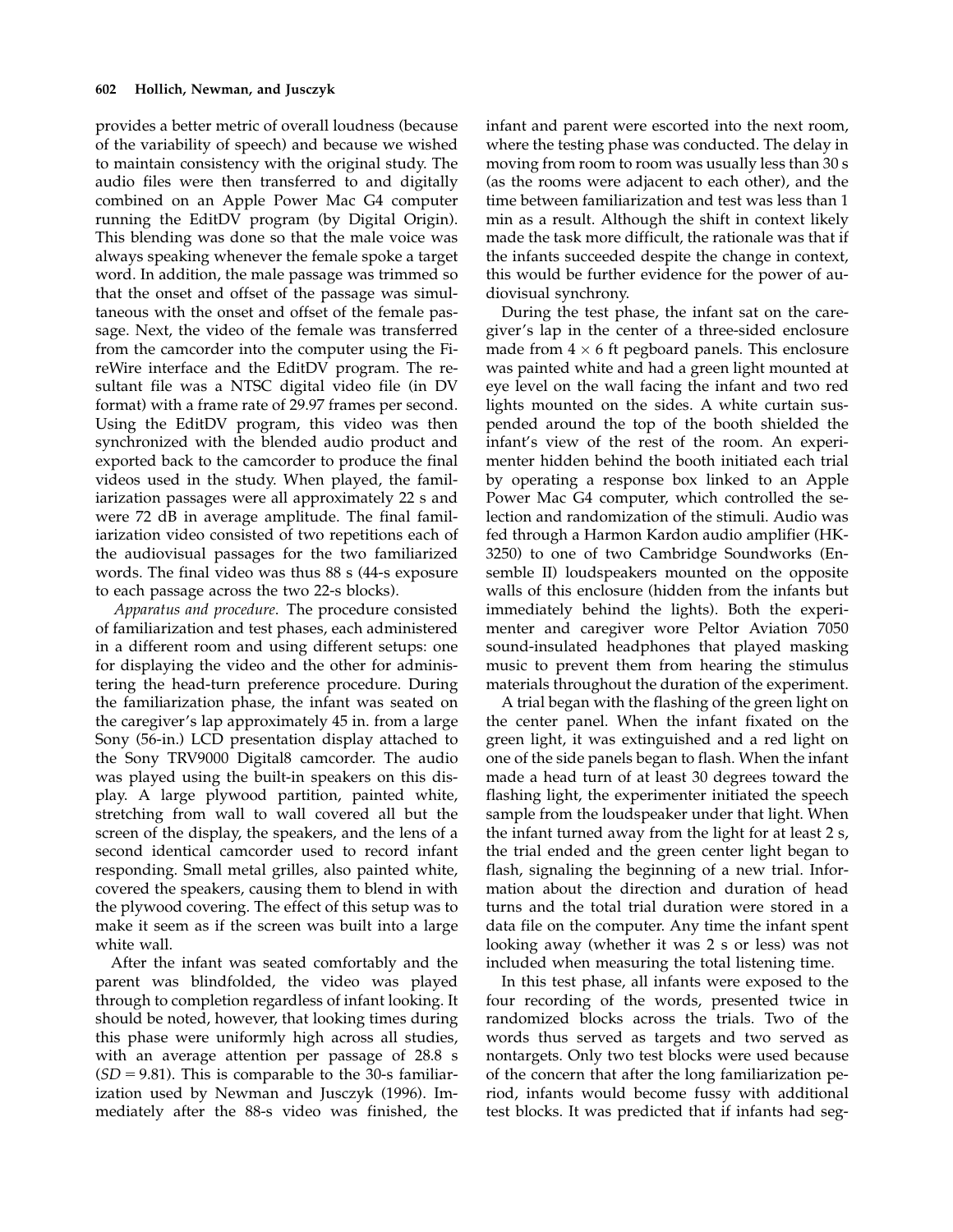mented the words during familiarization, they should look longer at the lights when the speech stimuli consisted of the words presented in the passages than when the speech stimuli consisted of the words that were not presented.

Frame-by-frame recoding from the videos was conducted on a subset (one fourth) of participants in this and the following studies for reliability purposes. Correlations between looking time coded from video and the original coding were above 95%.

## Results and Discussion

Preliminary analysis indicated that participants' gender, as well as which items infants were familiarized with, had no effect on the overall results (in this or any subsequent study). We therefore collapsed across these factors in our final analyses. The mean looking times for familiar and unfamiliar words are presented in the first row of Table 1. An alpha level of .05 was used for all statistical tests. Infants looked significantly longer at the test words that had occurred in the familiarized passage than to the unfamiliar words,  $t(29) = 4.39$ ,  $p < .001$ . These results indicate that infants successfully segmented the target words from the speech stream, even though the target passages had occurred in the context of noise.

This is the first demonstration that infants are capable of perceiving speech in situations in which the target and distractor passages have the same average amplitude. Comparing these results with those from previous research suggests that the presence of visual information had an important effect on infants' ability to segregate and segment the target speech stream. Furthermore, although one might assume that the presence of infant-directed speech or the salience of a female voice were driving this effect, in the original Newman and Jusczyk (1996) study these were also available, and infants never came close to succeeding at this signal-to-noise

Table 1

Mean Looking Times in Seconds (SE in Parentheses) for All Experiments  $(S/N = 0$  dB)

|                               | Target |                          | Nontarget Difference |
|-------------------------------|--------|--------------------------|----------------------|
| Experiment 1 (moving face)    |        | 10.91 (.59) 8.93 (.53)   | $1.98*$              |
| Experiment 2 (unsynchronized) |        | 9.73 (.66) 10.24 (.62)   | $-0.51$              |
| Experiment 3 (static face)    |        | $9.69(.56)$ $9.29(.46)$  | 0.40                 |
| Experiment 4 (oscilloscope)   |        | $11.07(.52)$ $9.64(.64)$ | $1.43*$              |

 $*_{p<.05}$ .

ratio. The only difference between our study and theirs was the addition of video to the familiarization phase. Therefore, some property of the video must be driving the effect.

There are two possible reasons for the increased performance as a result of the video in the current study. Synchronized video may have helped infants attend to the correct stream of speech (may have helped them stream)—as we would like to conclude. However, given that dynamic video information is intrinsically interesting, it is possible that it was merely the motion of the video that increased infants' attention. That is, it may be that any moving stimulus, not necessarily one correlated with the audio signal, would have had a similar effect. To test this possibility, Experiment 2 examined whether a situation in which a moving video was not synchronized to the audio stimulus had the same effect of allowing infants to succeed in this task.

## Experiment 2

This experiment familiarized infants with an unsynchronized video display of the female talker speaking the passages. Infants were expected to be unable to segment the speech in this condition, but this condition ensured that any effects seen could not be the result of increased attention due to moving video.

# Method

Participants. Participants were 30 infants with a mean age of 7 months 7 days (range  $= 6$  months 23 days to 7 months 15 days) and an equal number of boys and girls. Only 1 additional participant was excluded as a result of fussiness. All participants were recruited using mass mailings and were from monolingual, English-speaking homes.

Design, stimuli, apparatus, and procedure. The design, apparatus, and procedure were the same as in the previous experiment. However, in this experiment, a new unsynchronized display was created for the familiarization video. This display was constructed by switching the videos within the familiarization stimuli, such that the video for one target was played while the audio for the other was played. Thus, an infant might see the video for cup while hearing the audio for dog. In this manner, infants in this experiment saw and heard exactly the same videos as in the previous synchronized experiment, but the videos did not match the audio. This moving display could still attract attention and had exactly the same temporal and acoustic properties as in the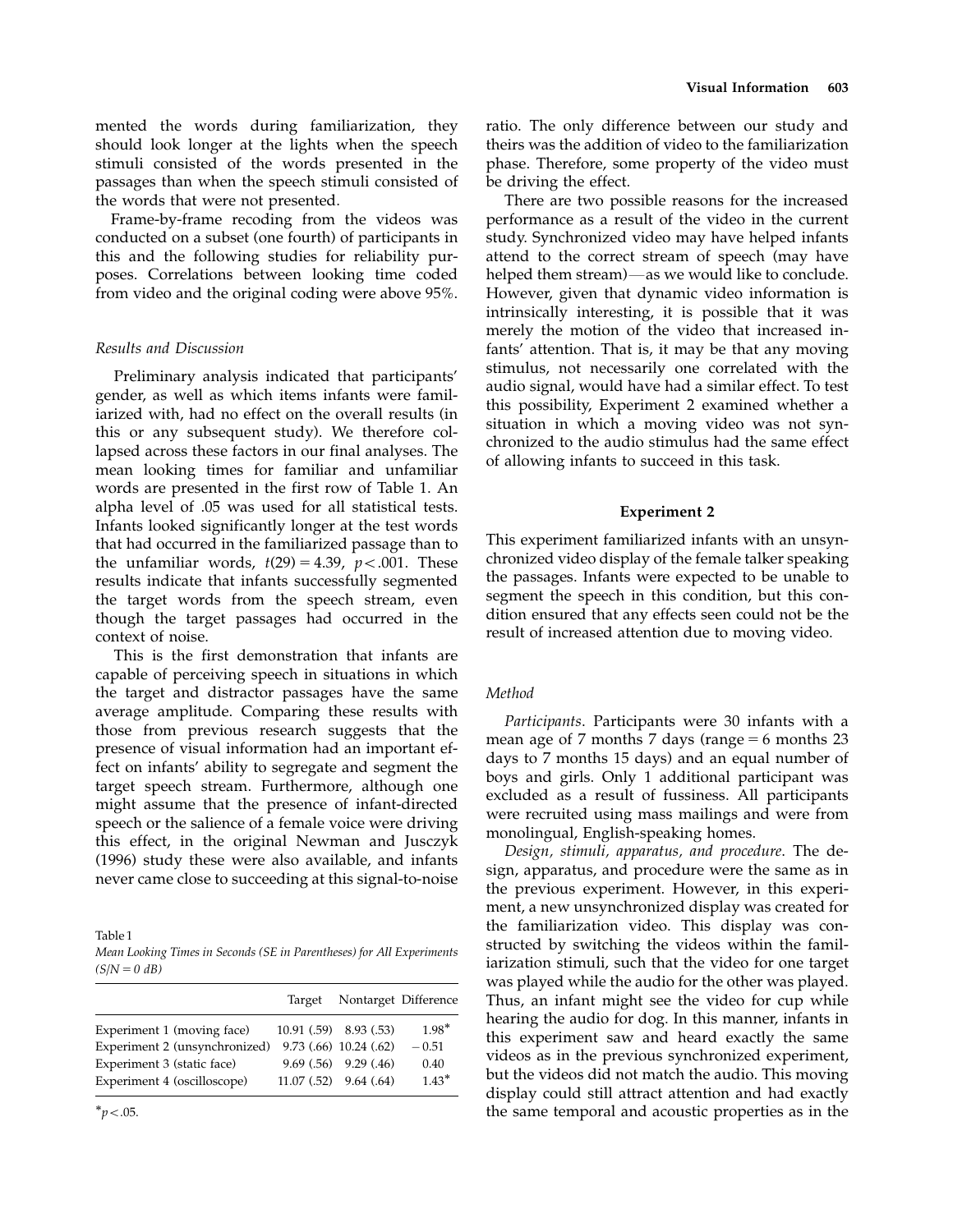previous study, but the correlation between the video and audio was missing. If this correlation was responsible for infants' success in the previous study, infants should have more difficulty in the current experiment.

#### Results and Discussion

The mean looking times to the familiar and unfamiliar words are presented in the second row of Table 1. A paired  $t$  test conducted on these looking times was not significant,  $t(29) = 0.94$ ,  $p > .05$ ; infants showed no significant evidence of segmentation. Unsynchronized video during familiarization was not sufficient, by itself, to allow infants to succeed in this task. It is also worth pointing out that the average listening times to the target lists were not shorter in this experiment than in Experiment 1 (in fact, they were longer). Thus, infants had not simply become upset and unwilling to participate in the test trials as a result of having seen the unsynchronized video.

Nonetheless, before we can conclude that synchrony was driving the effect, one more explanation needs elimination. It is possible that in the current unsynchronized experiment infants were disturbed by the unsynchronized display—that the lack of synchronization pushed infants to search elsewhere for the target speech stream and actually made them pay less attention to the target stream during familiarization than they would have otherwise. This may have prevented them from having the opportunity to learn the words. Several studies have suggested that infants dislike attending to visual signals that mismatch what they are hearing. This is the case both for situations in which the auditory and visual information are out of temporal synchrony (Dodd, 1979; Pickens et al., 1994) and for situations in which the information is matched in time but mismatched in content (Kuhl & Meltzoff, 1984; Walton & Bower, 1993).

To examine this issue more fully, we looked at the amount of time infants spent looking at the video in the familiarization phase by examining a subset of infants for whom detailed familiarization data were available ( $n = 16$ ; see Figure 1). Although infants did listen slightly less than in Experiment 1, an average of 33.5 s  $(SD = 7.0)$  versus 38.5 s  $(SD = 6.4)$  to each passage (or 67 s vs. 76 s overall), they still listened to each passage longer than did the infants in the Newman and Jusczyk (1996) study (who nonetheless succeeded in this task). Thus, infants appear to have paid attention to the familiarization stimuli long enough to have segmented the words, had they been able to separate the speech of the two talkers. This issue is examined further in Experiment 4.



Figure 1. Mean looking in seconds during familiarization by experiment (error bars indicate standard deviations). Synch  $=$  synchronized; unsynch = unsynchronized; osc = oscilloscope.

However, regardless of familiarization times, it also could be that infants succeeded in Experiment 1 simply because the female face encouraged them to attend to that stream of speech, and the lack of synchrony in Experiment 2 encouraged them to actively attend elsewhere. If this is so, a face that was neither synchronous nor asynchronous (i.e., a static picture of a female face) might likewise encourage infant attention. Infants prefer to look at a female face when they hear a female voice (Walker, 1982), and it would not be surprising if the reverse were also true: Seeing a static female face could facilitate infant attention to the female speech stream. Work with adults has shown some facilitation of attention to a speech stream with the presence of a static face (Reisberg, 1978). For that matter, any nonconflicting visual stimuli could increase the motivation to attend. Although both of these explanations are a kind of visual facilitation, they are very different from the kind of dynamic contribution we would like to conclude. Were either of these explanations true, we would expect infants to succeed if the visual component of familiarization was limited to a static face.

#### Experiment 3

Experiment 3 eliminated the dynamic aspect of the familiarization display. If infants' success in Experiment 1 was partially due to increased attention as a result of seeing a female face, infants should succeed in this task when static visual information alone is present. Alternatively, if the dynamic synchronization was the critical aspect of the displays, infants should fail in this task, as they did in Experiment 2.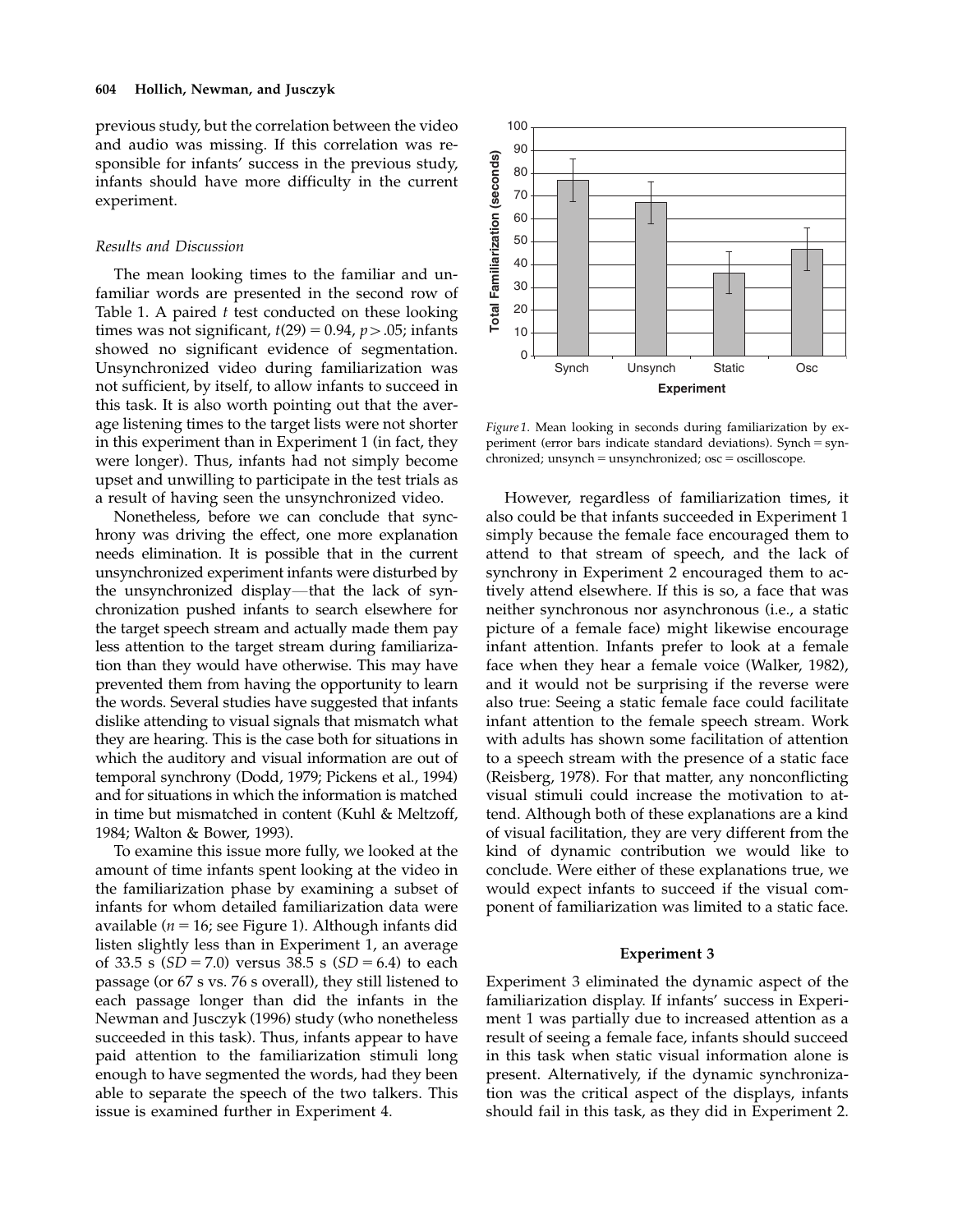This experiment was similar to the two previous studies except for the type of visual signal presented. In the present experiment, the video consisted of a static picture of the talker's face. This picture was created by selecting a frame at random from each of the original dynamic stimuli and then freezing that frame throughout the presentation. Given that faces are inherently interesting to infants, and that infants can match female faces with female voices (Walker, 1982), it was possible that infants could use this static visual information alone to succeed in segmentation.

#### Method

Participants. Participants were 30 infants with a mean age of 7 months 10 days (range  $= 6$  months 24 days to 7 months 27 days) and an equal number of boys and girls. Only 1 additional participant was excluded as a result of fussiness. All participants were recruited using mass mailings and were from monolingual, English-speaking homes.

Design, stimuli, apparatus, and procedure. The design, apparatus, and procedure were the same as in the previous experiment. However, in this experiment, a new display was created for the familiarization video. It displayed one static frame of the female while the blended audio stimulus played. This static display could still attract attention, without the potentially damaging effects of an unsynchronized display.

## Results and Discussion

The mean looking times to the familiar and unfamiliar words are presented in the third row of Table 1. A paired  $t$  test conducted on these looking times was not significant,  $t(29) = 0.16$ ,  $p > .05$ , indicating that infants had not segmented the words in the same way they had in Experiment 1. That is, infants showed no significant evidence of segmentation when familiarized with a static display. However, an examination of the familiarization times from a subset of infants (not all familiarization trials were available for analysis) suggests that infants were paying considerably less attention to the static display (total familiarization:  $M = 36$  s,  $SD = 13.32$ ; per word:  $M = 18$  s,  $SD = 6.66$ ) then to the unsynchronized display from Experiment 2 (total familiarization:  $M = 67$  s,  $SD = 14.02$ ; see Figure 1). Thus, it is possible that infants simply did not obtain enough familiarization time or that boredom was partially responsible for the lack of significant results. Experiment 4 explores the issue of familiarization and asks whether

infants' success in the first task was merely due to length of familiarization or specific experience with faces, or whether their success may be the result of a more general process of audiovisual integration.

## Experiment 4

The previous studies apparently demonstrate that infants can use synchronized visual information to help them segregate different streams of speech. There are several possible accounts for how they accomplish this task. First, specific experience with faces may help infants connect what they see with what they hear at a very early age. Indeed, Spelke and Owsley (1979) found that by 3.5 months of age, infants associate the sound of their mother's voice with the sight of her face. Furthermore, Bahrick, Netto, and Hernandez-Reif (1998) have demonstrated that even 4-month-olds can match new voices and faces on the basis of the talker's age, distinguishing readily between children and adults. Similarly, by 5 months of age, infants will preferentially watch a face that matches the affect of the voice they are hearing (happy or sad; Walker, 1982). For speech perception, Kuhl and Meltzoff (1982, 1984) have found that 18- to 20-week-olds are already sensitive to the link between certain vowels and mouth position. Given such evidence, it is reasonable to expect that experience, and sensitivities to faces in particular, may help infants succeed in this task.

Alternatively, it is possible that infant sensitivities to temporal synchrony are so strong that any synchronized visual stimulus would be sufficient to produce the benefit in this task. Perhaps infants' successful performance with the synchronized face display was not a result of their experience matching facial and vocal information but was instead the result of a more general process of auditory – visual integration. As evidence that such integration in adults may not be limited to feature-specific face information, Rosenblum and Saldaña (1996) found improvement in phoneme recognition using pointlight faces (in which one can only see the kinematics of movement) over performance with auditory stimuli alone.

For infants, auditory – visual integration has also been shown for visual events other than faces. For example, 4-month-old infants recognize the correspondence between the sight of a bouncing object and a sound (Spelke, 1979), and 6-month-old infants notice correspondences between a flashing picture and a synchronous pulsing sound (Lewkowicz, 1986). Indeed, according to Bahrick and Lickliter's (2000) intersensory redundancy hypothesis, any redundant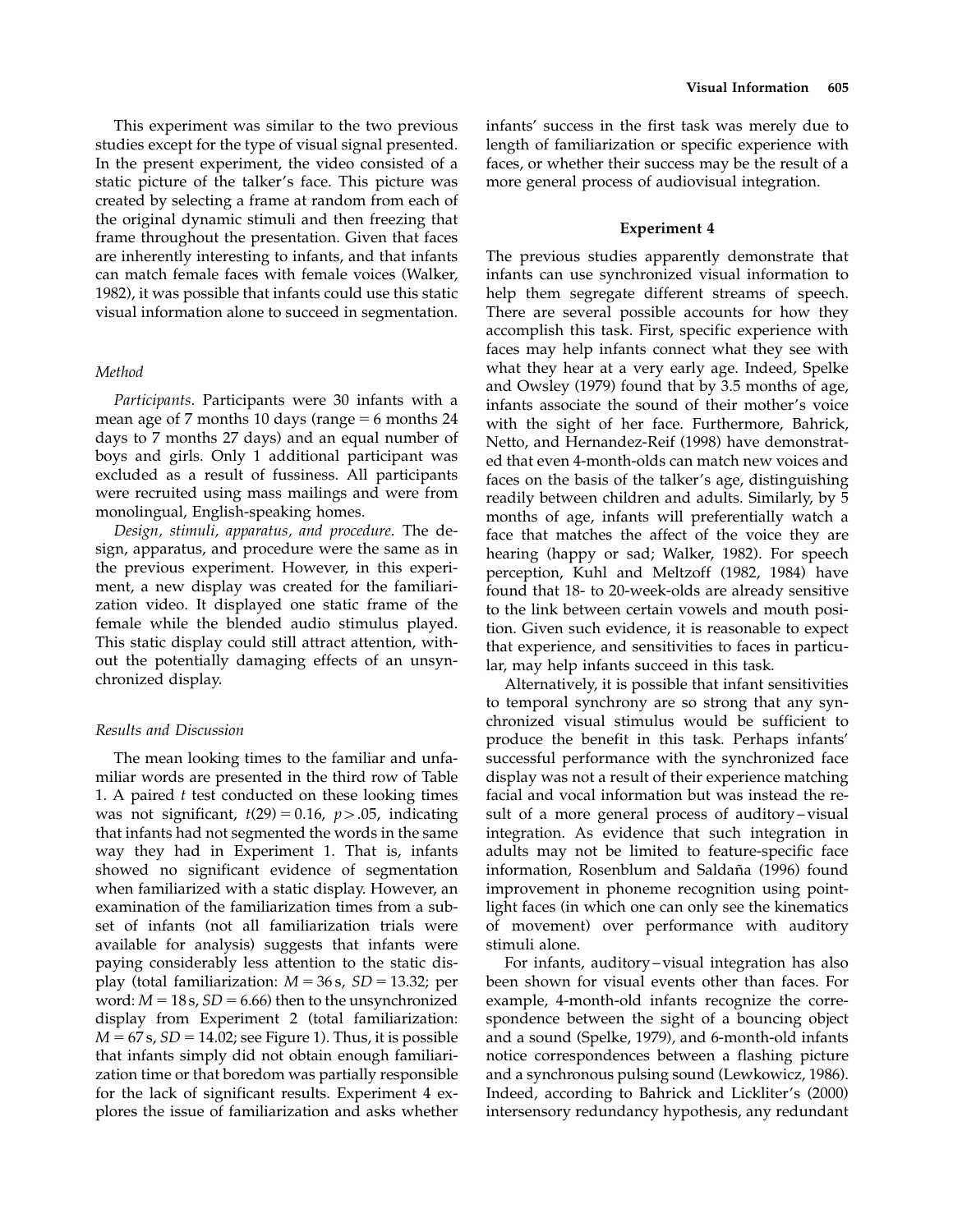multimodal information (also called amodal information) attracts significant infant attention. However, there has been no evidence that infants integrate an auditory speech signal with a visual signal other than a face. Speech is a much more complicated acoustic event than are most of the signals tested in studies of infants' auditory – visual integration. Thus, integrating a speech signal with a visual stimulus may be the result of particular experience with auditory – visual correspondences.

Experiment 4 attempts to disentangle whether the results from Experiment 1 are the result of facespecific processing and experience, or whether they are the result of domain-general sensitivities to amodal invariants. To address this issue, we changed the video familiarization to be a moving oscilloscope pattern. The rationale was that the oscilloscope would preserve dynamic information while removing the visual shape of the face display, minimizing the chance that any effect seen would be the result of residual face-specific effects. Despite this difference, however, oscilloscope patterns maintained a close correspondence to the auditory signal, allowing us to distinguish effects of audiovisual correspondence from effects of facial information per se. As an added benefit, we expected that the oscilloscope display would prove less interesting during familiarization than an unsynchronized face, thereby allowing us to ascertain whether differences in familiarization time were causing the effects observed.

#### Method

Participants. Participants were 26 infants with a mean age of 7 months 10 days (range  $= 7$  months 1 day to 7 months 28 days) and an equal number of boys and girls. Again, only 1 participant was excluded because of fussiness. All participants were recruited using mass mailings and were from monolingual, English-speaking homes.

Design, stimuli, apparatus, and procedure. The design, apparatus, and procedure were the same as in the previous experiment. However, in this experiment, a new display was created for the video familiarization. The waveform of the female passages across a 30-ms running window was played (using Harrier-Soft's AmadeusII software), video-recorded (via camcorder), and subsequently synchronized with the blended audio in the manner described in Experiment 1. This process resulted in a video in which the oscilloscope display (a squiggly horizontal line) was synchronized only with the female voice. If amodal synchrony was partially responsible for the effects observed in the previous experiments, the

correlated motion of the line would be expected to cue infants into the female talker's stream. If the effects in Experiment 1 were a result of infants' particular experience with faces, infants would be expected to fail on this task.

## Results and Discussion

The mean looking times to the familiar and unfamiliar words are presented in the fourth row of Table 1. Infants listened significantly longer to words that had occurred in the target passage than to words that had not, demonstrating successful segmentation of those words,  $t(25) = 2.28$ ,  $p < .05$ . Furthermore, the familiarization times were low, much lower than those in Experiment 2 (an average of 23 s per word,  $SD = 6.61$ , or 46 s,  $SD = 13.23$ , for total familiarization; see Figure 1). Thus, infants showed evidence of segmentation despite minimal familiarization and minimal face-specific information.

This raises the question of what visual information infants were attending to in this task. The oscilloscope shares several features with faces that could have allowed infants to succeed. Many of the most salient visual cues to speech track the amplitude of the acoustic signal. For example, the lips open the widest on the vowel of each syllable (Grant & Seitz, 2000). Like a face, the oscilloscope showed the widest amplitude discursions synchronous with syllables. Infants may have been cuing in to this movement and using it in a similar manner to lip movement to hone in on the target speech stream. If this is true, infants should fail if changing colors or a blinking light signaled the synchrony instead. Although future studies will examine this issue, it is important to note that even if infants were using the cue of vertical movement, they succeeded in this task with unfamiliar visual circumstances and none of the standard cues researchers talk about when discussing face perception (Cassia, Turati, & Simion, 2004; Johnson & Morton, 1991; Nelson, 2001).

Thus, it appears that the presence of a synchronized oscilloscope pattern was sufficient to allow infants to succeed at this segmentation task at a signal-to-noise ratio approximately 10 dB lower than that at which they would be expected to succeed without this visual information. This suggests that it is specifically infant sensitivity to amodal invariants that allowed them to correlate the patterns of visual change on the oscilloscope display with patterns of auditory change in the speech signal, and then to use this cue to help them separate that speech signal from other sound sources in their environment. Infant sensitivity to amodal invariants was enough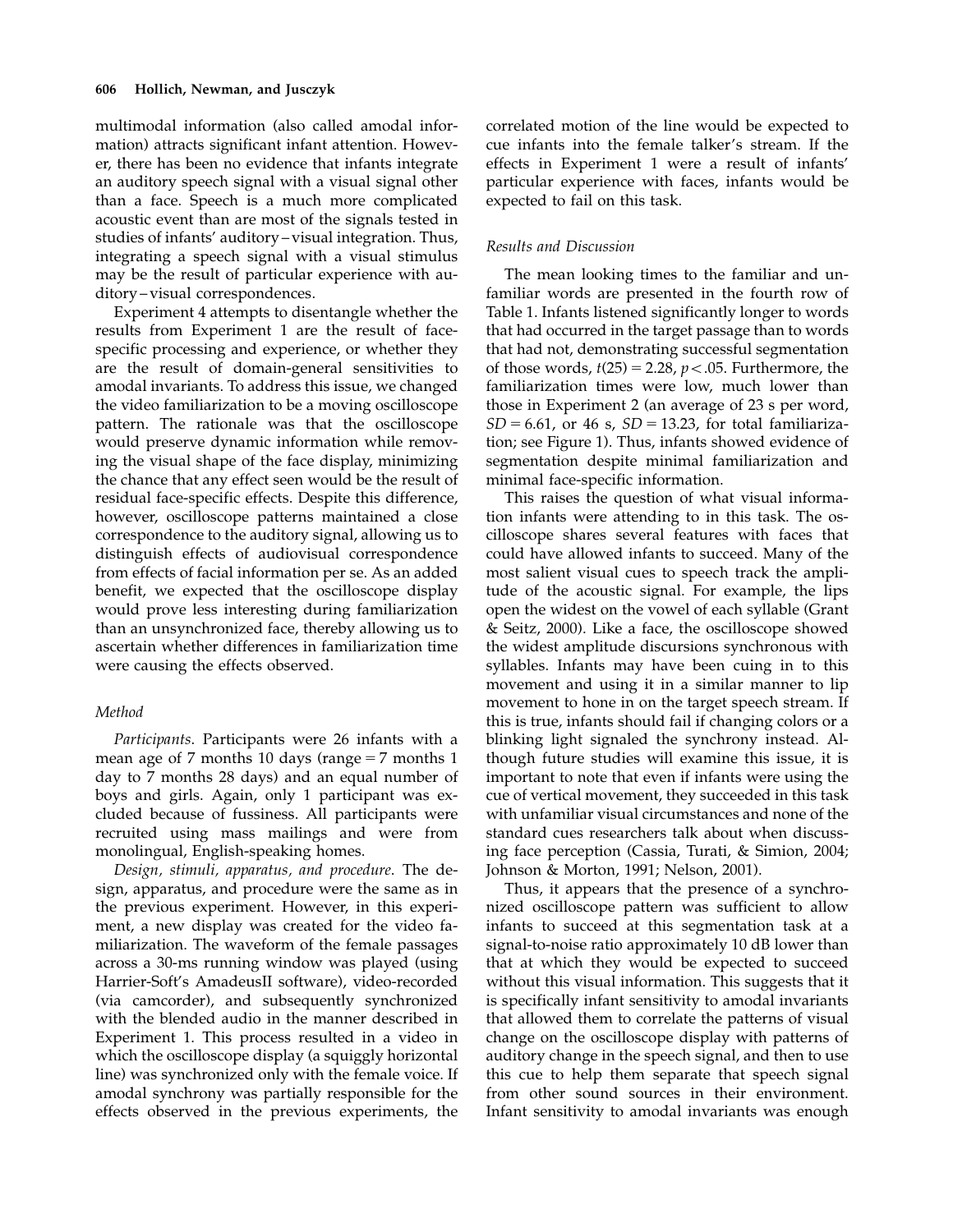to allow them to segment the speech stream in a noisy and often ambiguous acoustic environment.

This information is unlikely to help infants directly segment the stream but rather likely allows them to hone in on the target speech stream and then segment it by specific acoustic cues. This makes good sense, ontogenetically. Given the number and abstract nature of possible audio and visual combinations, it seems advantageous to start with a system that first pays attention to any audiovisual synchrony and then notices and acts on the consistencies found there. Indeed, even songbirds show enhanced learning when audio and visual stimuli (a strobe light) are synchronized (Hultsch, Schleuss, & Todt, 1999). Like the oscilloscope display for our infants, birds rarely encounter a strobe light outside the confines of a laboratory, yet the synchrony between it and birdsong is apparently highly salient. We suggest that the mechanism for detection of synchrony is likely primitive and is present in a wide range of species (see Bahrick & Lickliter, 2000, for a more detailed discussion of this possibility). From this initial synchrony detection mechanism, infants (and other organisms) could then develop a more sophisticated understanding of the relationship (as in Turati, 2004) between sight and sound.

#### General Discussion

Across the four experiments, 7.5-month-olds were shown to use auditory-visual correspondences to separate two different streams of speech at signal-tonoise ratios lower than those previously demonstrated. In Experiment 1, infants used a dynamic visual display of a talker to attend to and segment the fluent speech stream of a female speaker when presented at the same average loudness as a male distractor voice. Infants did not succeed in this task if familiarized with an unsynchronized (Experiment 2) or static video display of that speaker's face (Experiment 3), implying that it was the synchronization that produced the effect. In Experiment 4, infants succeeded in this stream segregation task when the familiarization display was one with which they were unlikely to have had any prior experience (a moving oscilloscope pattern). These results suggest that infants gained a significant advantage by having synchronized visual information complement the auditory stream in noise.

Taken together, the results of the four experiments suggest that it was the motion of the video stimulus and its correspondence to the auditory signal that enabled infants to succeed at a 0-dB signal-to-noise ratio. Specifically, only when the visual display was

synchronized (either in the synchronized face condition or the oscilloscope condition) did infants significantly prefer the familiar words during the test phase. These results suggest that infants in Experiments 2 (unsynchronized face) and 3 (static face) could not attend to and segment the speech stream at a 0-dB signal-to-noise ratio.

Potentially more telling than the result of any single study, however, is a comparison across the results from all four experiments. After all, nonsignificance in Experiments 2 and 3 does not necessarily mean that infants gained a significant advantage in the synchronized experiments (1 and 4). For example, one could imagine a case in which the results of two unsynchronized experiments just failed to reach significance whereas the ''successful'' experiments just barely reached significance. In such a case, the actual difference in performance between these experiments could be negligible. That was not the case in these studies, however. An analysis of variance (ANOVA) on the looking times from the four experiments showed a significant interaction between the factors of familiarization and display type, F(3,  $116$ ) = 4.82,  $p < 01$ . Fischer's post hoc results indicated that this difference was in the synchronized face condition differing significantly from the static condition ( $p = .02$ ) and unsynchronized condition  $(p<.001)$ , and in the oscilloscope condition differing significantly from the unsynchronized condition  $(p<.01)$ . The oscilloscope condition did not differ significantly from the static condition although there was a trend in that direction ( $p = .14$ ). Infants thus gained a significant advantage by having synchronized face information complement the audio over unsynchronized or static displays. By 7.5 months, infants appear capable of using the correspondences found in the talker's face to disambiguate the speech streams and to segment speech in situations that otherwise would have been beyond their ability. They also can use any synchronized visual information to aid them over unsynchronized or conflicting information.

#### Amount of Advantage

The exact gain infants incurred by having access to dynamic visual information is not clear. Newman and Jusczyk (1996) found that infants were at threshold performance for auditory-only stimuli at a signal-to-noise ratio of  $+10$  dB. Although direct comparisons with previous studies are difficult, the fact that this experiment used participants of the same age, the same test passages, and the same testing procedure as Newman and Jusczyk (1996)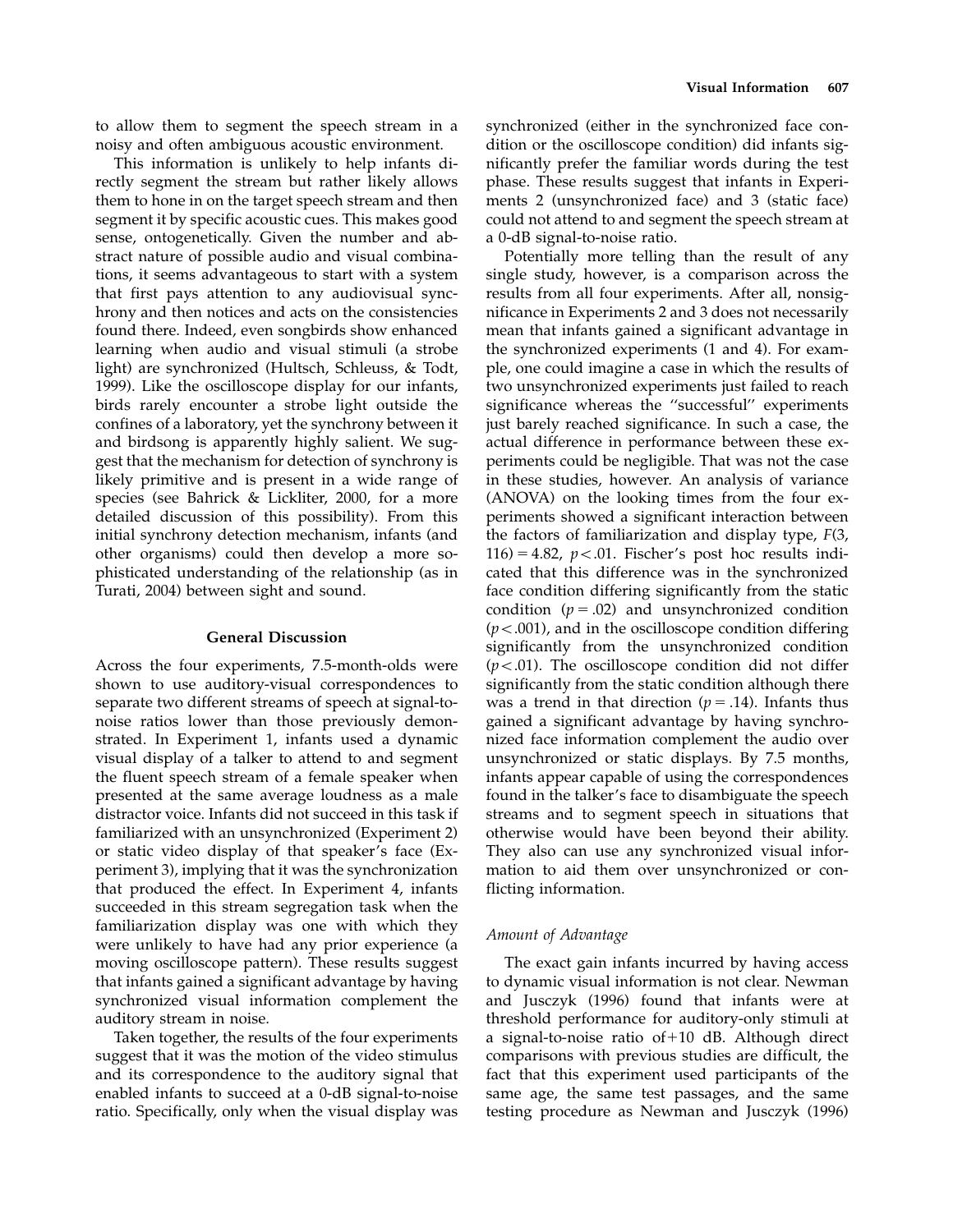makes us fairly confident that comparison is possible. Because infants in the present study performed the identical task at signal-to-noise ratios of 0 dB, it appears that the presence of visual information led to an effective improvement in the signal-to-noise ratio of 10 dB. It should be noted that infants did not succeed in pilot studies ( $N = 16$ ) at a-5-dB signal-tonoise ratio. This makes us think that 0 dB is the limit at which infants could succeed in this task.

Adults have been shown to gain an approximately 15-dB advantage for the presence of dynamic visual information (Sumby & Pollack, 1954) in white noise. However, it is important to note that other researchers have reported wide variations depending on the particular passages and the participant's experience at lipreading. For example, Macleod and Summerfield (1990) found that adults showed from a 3- to 22-dB improvement depending on the sentence and from a 6- to 15-dB improvement depending on the participant's skill at lipreading. Because infants are less experienced at visual phoneme distinctions and have poorer auditory perception than adults, we would expect them to fall on the lower side of such estimates. Nonetheless, with a 10-dB improvement, it seems that the advantage infants show for visual information compares favorably with that demonstrated by adult listeners. It is also worth noting that the adult studies were conducted using white noise. Separating speech streams is in some sense a very different task from recognizing speech in noise and may even involve separate perceptual mechanisms (Hygge & Ronnberg, 1992; Jones, Alford, Bridges, Tremblay, & Macken, 1999).

# Source of the Advantage

Although it is clear that infants benefited from synchronous audiovisual information during familiarization, the source of this effect is less clear. It is possible that infants used audiovisual information to aid purely in segmentation or purely in streaming. Infants could have used audiovisual information purely as an attentional aid, or they could have used some combination of these methods.

With regard to use of visual information for segmentation, there is evidence that visual information and auditory information are integrated during perception (Gibson, 1969) and that visual information can alter the perceived phonemic representation of a signal (Green et al., 1991; McGurk & McDonald, 1976). For example, when presented with a visual display of a person saying ''ga'' and the auditory stimulus of that person saying ''ba,'' college-age participants typically report hearing a fusion of the

two syllables, ''da'' (McGurk & McDonald, 1976). Furthermore, Kuhl and Meltzoff (1982, 1984; see also Patterson & Werker, 1999) demonstrated that 18- to 20-week-olds do something similar when they recognize the correspondence between the shape of a speaker's mouth and the resultant vowel. When shown video presentations of two different speakers, one producing the vowel/i/(with a spread mouth) and the other the vowel/a/(with an open mouth), infants tended to watch the video that matched the sound they heard, although there is some evidence that this matching ability is specific to the infants' native language (Dodd & Burnham, 1988). Similarly, 5-month-olds have been shown to integrate visual and auditory information in this manner (MacKain, Studdert-Kennedy, Spieker, & Stern, 1983; Rosenblum et al., 1996; Rosenblum, Schmuckler, & Johnson, 1997). Moreover, infants prefer novel, but possible, face – voice pairings over novel, but impossible, pairings (Walton & Bower, 1993). All this suggests that infants not only have some knowledge of the relationship between sound and articulation but that speech representations are not necessarily limited to the auditory modality. Thus, infants could have used visual information to disambiguate confusable phonemes in speech processing, which in turn directly aided segmentation in this task.

However, there are several reasons to believe that this was not the source of advantage in the present results. First, infants in the present study demonstrated nearly the same advantage of visual information for an oscilloscope pattern as for a human face (although there was a trend toward greater improvement in the synchronized face display). Given their lack of experience with oscilloscopic displays, it is unlikely that infants were using specific visual representations of speech to disambiguate potentially confusable items. Although we admit the possibility that some improvement specific to segmentation could show up in a more fine-grained analysis or with greater power added to the studies, it is clear that the large differences seen between the synchronized experiments and the static and unsynchronized experiments could not have been due to segmentation-specific effects.

Second, previous research has suggested that children are far less adept at lipreading than are adult listeners (Massaro, 1987). This, too, implies that infants (who are even younger) would be less able than adults to use visual information to identify specific phonemes, much less segment words from speech. In this manner, although it is technically possible that dynamic visual information helped infants identify particular phonemes within the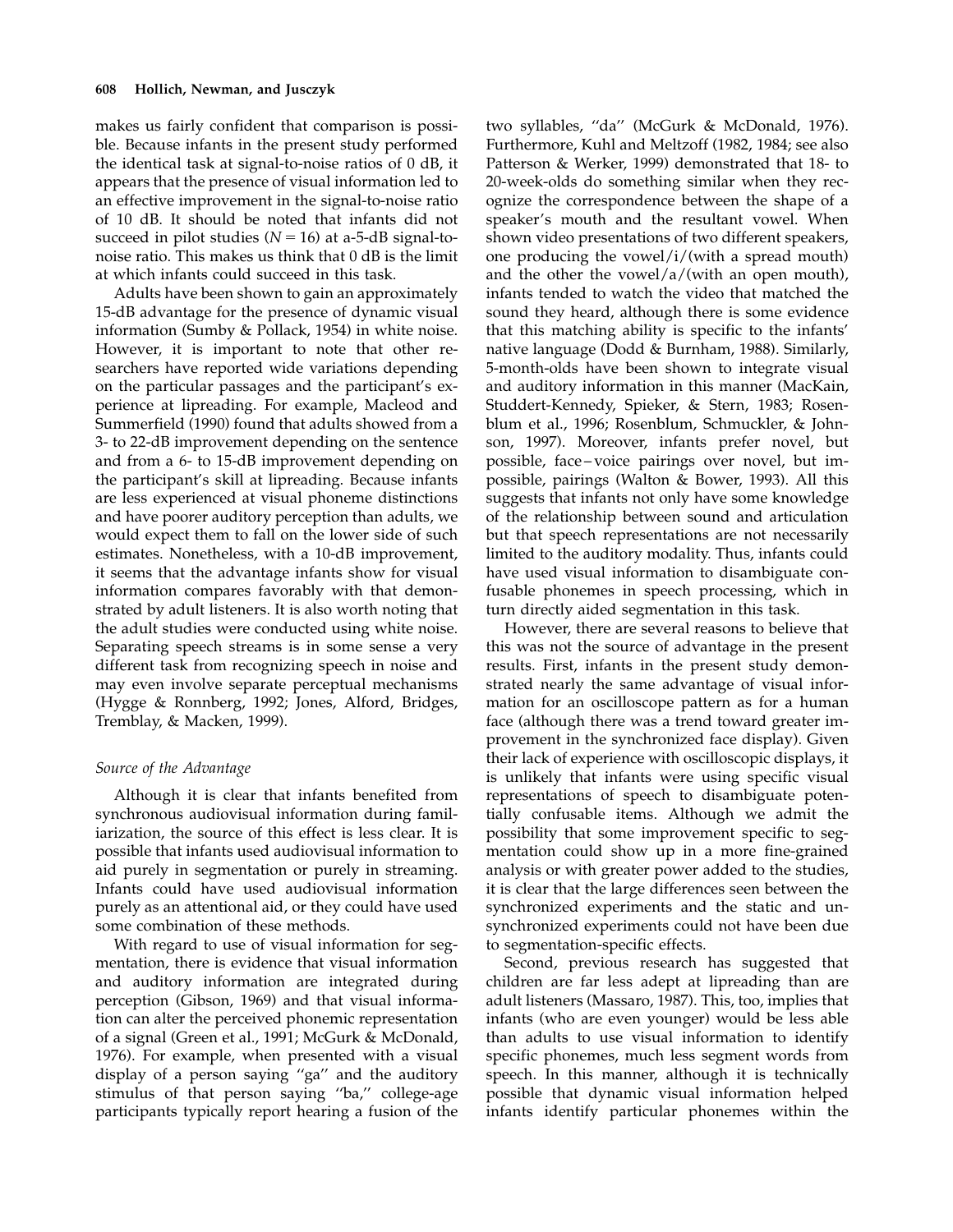speech stream (and thereby aided segmentation directly), it is more likely that this information helped infants segregate the different streams of sound or to attend selectively to the target speech stream, and this increase in segregation ability or attention allowed for better segmentation.

We next consider the possibility that some of the effects in the current study were driven by attentional factors during familiarization. Dodd (1979) demonstrated that infants listen longer to synchronized passages than to unsynchronized passages, and it has long been known that dynamic visual information attracts more attention than static information. Together this leads to the possibility that the synchronized displays increased looking times during familiarization, which then led to subsequent successful segmentation. Although detailed familiarization data are unavailable for all children, the data available (see Figure 1) suggest that infants did listen, on average, 5 s longer per passage during the familiarization phase of the synchronized face experiment ( $M = 38.5$  s,  $SD = 6.4$ ) than during the unsynchronized face experiment  $(M = 33.5 \text{ s}, SD = 7.0)$ ; however, in the static task the infants listened on average only 18.8 s ( $SD = 6.6$ ), and in the oscilloscope task the familiarization times averaged only 23.4 s  $(SD = 6.6)$ . Although these data confirm that static displays are less interesting than moving displays and that moving faces are considerably more interesting to children than wiggly lines on a screen or static faces, they also confirm that added attention during familiarization is not enough to explain the results. Infants paid more attention during the unsynchronized task than during the oscilloscope task, yet they failed to segment the stream despite the additional time.

In essence, given the dramatic differences in test trial performance between the oscilloscope experiment and the unsynchronized experiment, it is highly unlikely that a few additional seconds of familiarization were the sole cause of successful performance in the synchronized tasks. Indeed, in the initial (synchronized face) study, except for infants who fussed out, there was no correlation between familiarization times and successful segmentation. Consistent with this viewpoint, looking only at infants who had familiarization times greater than 38 s per passage during the unsynchronized study (the average amount of time infants in the first study attended to the familiarization stimuli), we found the worst average performance  $(M = 10.38, SD = 5.06, to$ the target vs.  $M = 14.58$ ,  $SD = 6.54$ , to the nontarget). Thus, although one could do a study that forces maximum familiarization times for the unsynchronized and static experiments, this has little likelihood of succeeding.

Instead, we believe it was infant sensitivity to temporal synchronies between visual and auditory displays that helped them segregate the different speech streams. That is, the results of Experiment 4 (using an oscilloscope display) argue against the notion that the audiovisual processing in this task was experience dependent or that faces and speech were a special combination because of their biological relevance. Over time, infants surely develop domain-specific knowledge (e.g., between faces and sound). However, in the current studies, given low familiarization times in the oscilloscope display and the lack of any correlation between familiarization times and successful segmentation, it is more likely that it was the audiovisual synchrony alone that allowed infants to segregate successfully the speech streams. More specifically, the movement of the visual display likely cued the infants to attend to certain aspects of the auditory signal, aspects that were most strongly correlated with the visual. In short, synchrony drove attention.

This use of synchrony to attend to a masked stimulus is similar to the phenomenon of comodulation masking release. In this phenomenon, an audio signal outside a narrow band of noise is used to cue participants to signals hidden within that noise (Nelken, Rotmani, & Yosef, 1999). Again, the synchrony (or comodulation) between the two signals is the critical cue. Bahrick (2004) has found a similar importance of redundancy within the visual domain (for infants). Although both of these involve different neural pathways, we suggest that the neural computations used to link synchronous activity are similar (if not identical). Thus, we suggest that infants begin life sensitive to any synchronous multimodal information, be it sight and sound, touch and sight, and so forth, and from these domain-general sensitivities, domain-specific specializations develop. Regardless of the ultimate viability of this hypothesis, from these results it is clear that synchronized audiovisual information alone can be used to aid segregation and segmentation of speech.

## Areas for Future Study

There are several areas for future study in addition to the theoretical areas outlined earlier. One question is whether infants would still use visual information without the distraction of background noise. If the benefit incurred by visual information is solely in allowing infants to segregate the target stream from other streams, then visual information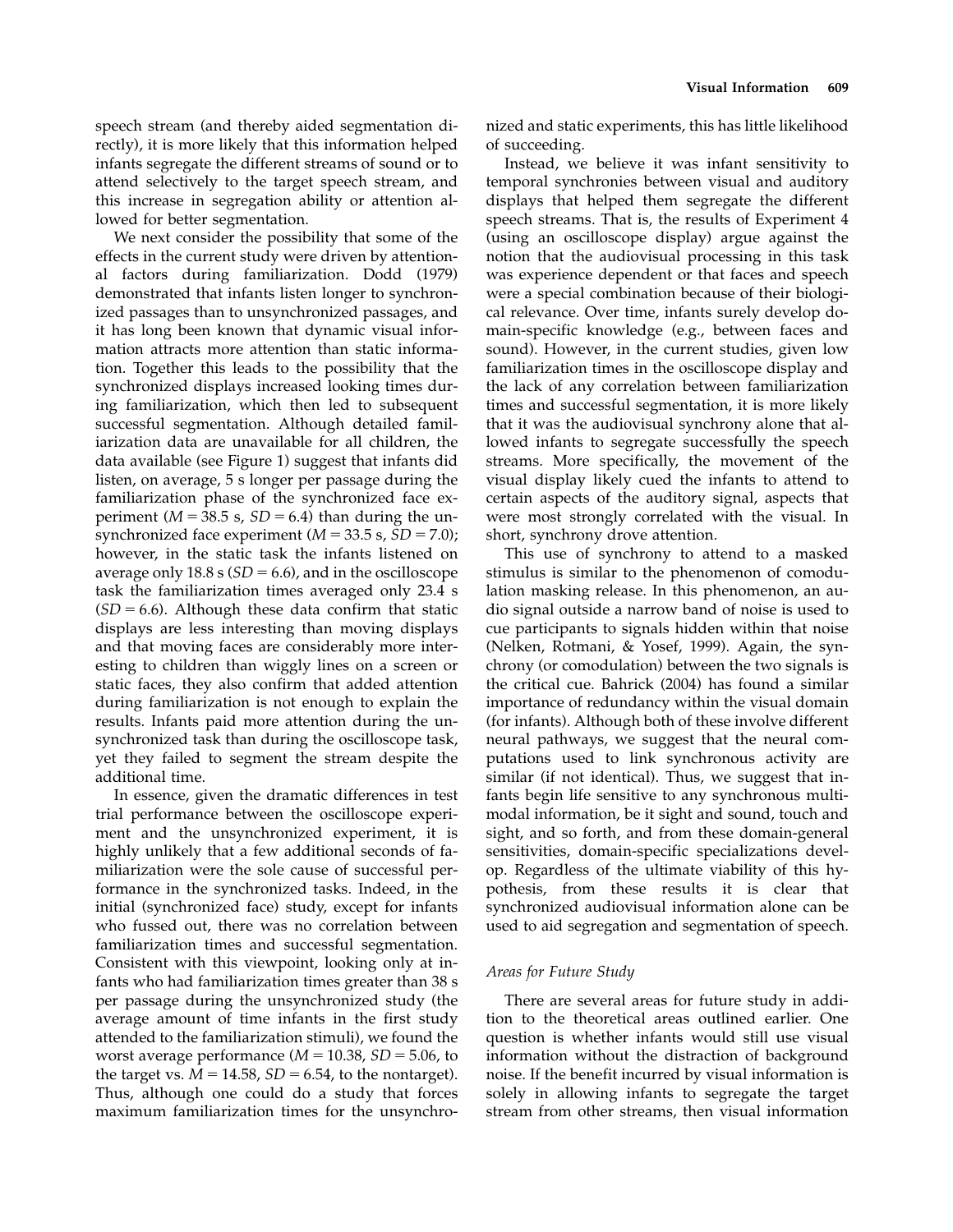would not influence infant performance in easier listening environments. However, visual information could be useful in other ways. Although infants are adept at segmenting consonant – vowel – consonant words from fluent speech at 8 months, they are not as adept at segmenting other types of words. In particular, words with a weak – strong stress pattern and words beginning with vowels are particularly problematic for infants to segment (Jusczyk, 1998; Jusczyk, Cutler, & Redanz, 1993; Jusczyk, Houston, & Newsome, 1999). Future work will examine whether infants are capable of succeeding in these more difficult segmentation tasks when they are familiarized with audiovisual speech rather than with auditory speech alone, or if younger infants might succeed in the segmentation task if audiovisual information is presented.

Another potential area for exploration concerns infants' ability to use visual information as an aid to auditory localization. Localization is an important skill, as it aids in separating streams of speech. Infants' ability to localize auditory information is poor relative to adult performance (Ashmead et al., 1987). Whereas adults can detect differences in location in the range of 1 to 2 degrees of angle, Ashmead et al. (1987) found that infants (ages 26 to 30 weeks) were only able to discriminate sound displacements of approximately 19 degrees. This suggests that infants likely experience situations in which speakers' voices appear to come from locations that are indistinguishable from each other. In such cases, visual information may help infants calibrate their own auditory localization apparatus (see also Aronson & Rosenbloom, 1971).

Even for adult listeners, for whom auditory localization skills are precise, visual information regarding the location of a sound source can lead to an illusory mislocation of the apparent source. This is known alternately as the ventriloquism effect, when used specifically for audiovisual relations, or the visual capture effect more generally (Hay, Pick, & Ikeda, 1965; Jack & Thurlow, 1973; Mateeff, Hohnsbein, & Noack, 1985). The effect is such that adults perceive the source of the sound as coming from the visual stimulus, even though the actual locations are discrepant. For speech segregation, this illusion can enhance listeners' selective spatial attention to speech sounds (Driver, 1996). That is, when two auditory signals come from the same location, the presence of a visual signal elsewhere pulls the matching auditory signal away from the distractor, aiding in segregation abilities. If infants are likewise susceptible to this ventriloquism effect, visual information may be a particularly potent cue to aid in segregation abilities.

Similarly, it is also unclear whether infants would be capable of succeeding in the present stream segregation task if the video displayed the male (distractor) voice rather than the target voice. If visual information serves primarily as an aid to segregating the two speech streams, the presence of a video display of the distractor voice would likely improve infants' performance on words in the target voice over their performance for an auditory signal alone. On the other hand, the presence of such a video might direct infants' attention to the incorrect stream, thus impairing their later recognition of words from the target stream (while improving their later recognition of words from the distractor stream). Similarly, it is not known what infants would do if a male face was synchronized with the female stream. Would the gender mismatch override any beneficial effects of synchrony?

One additional possibility is that this task may provide a means of comparing the strength of different infant listening preferences. That is, infants tend to prefer listening to female voices over male voices and to infant-directed speech over adultdirected speech. We suspect that they also prefer attending to audiovisual stimuli than to auditoryonly stimuli. The relative strength of such preferences is not known, however. Given an auditory signal of a female voice speaking in an infantdirected speaking style, and a monotonic male speaker for whom audiovisual stimuli are present, to which signal would infants attend? Presenting infants with multiple voices simultaneously could provide a means of testing trade-offs among these preferences.

Finally, the present task provides a means of exploring the temporal limits of auditory and visual integration by young infants. Recent work suggests that adults integrate information from auditory and visual streams across a wide range of temporal asynchronies (ranging from 100 ms auditory lead to 233 ms auditory lag). Moreover, the best integration takes place when the visual signal leads the auditory signal by a small amount (van Wassenhove, Grant, & Poeppel, 2001, 2002). Infants are also sensitive to temporal correspondence between auditory and visual signals. For example, Dodd (1979; see also Pickens et al., 1994) found that 3- to 4-month-olds attend longer to audiovisual speech that is in synchrony than to asynchronous situations greater than 400 ms. However, if integration skills are still developing in the young infant, we might expect that infants would tolerate larger temporal asynchronies than would adults. By presenting the auditory and visual stimuli from Experiment 1 at different onset asynchronies,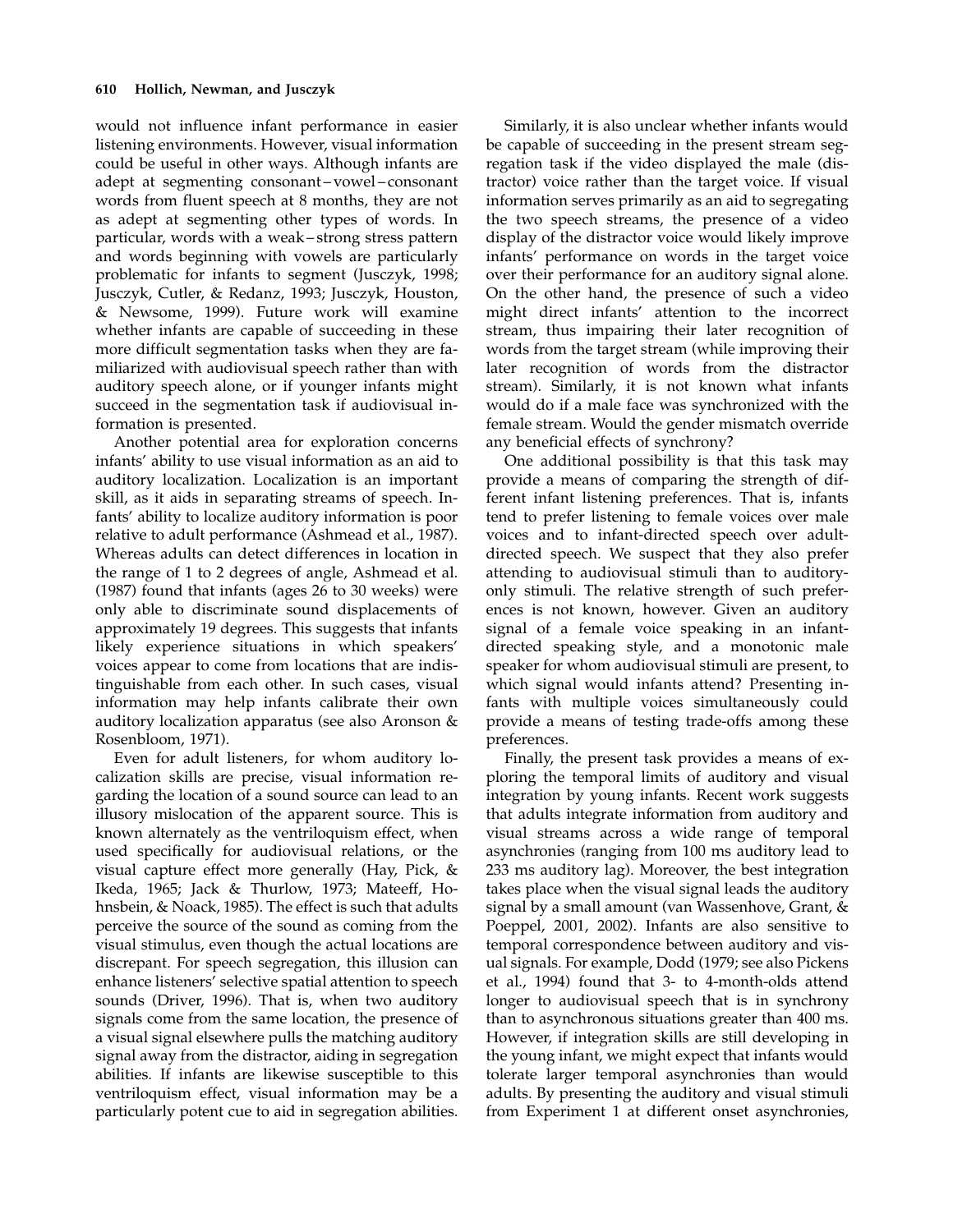we could examine this issue in more depth. Given the results from Experiment 2, we predict that infants would only succeed at the present segmentation task when the auditory information and visual information were integrated during perceptual processing. When the temporal asynchronies became too great, infants would no longer experience the signal-tonoise ratio advantage caused by the presence of visual information.

Regardless of the outcome of such future studies, the current results make it clear that synchronized video helps infants separate streams of speech and thereby segment the speech stream. In addition, given that infants often find themselves in situations more noisy and complex than the acoustic isolation chambers of traditional infant testing, this work adds to our understanding of how infants segment speech and learn a language in more ecologically realistic situations.

#### References

- Aronson, E., & Rosenbloom, S. (1971). Spatial co-ordination of auditory and visual information in early infant perception. Science, 1, 1161 – 1163.
- Ashmead, D. H., Clifton, R. K., & Perris, E. E. (1987). Precision of auditory localization in human infants. Developmental Psychology, 23, 641-647.
- Aslin, R. N., Woodward, J. Z., LaMendola, N. P., & Bever, T. G. (1996). Models of word segmentation in fluent maternal speech to infants. In J. L. Morgan & K. Demuth (Eds.), Signal to syntax: Bootstrapping from speech to grammar in early acquisition (pp. 117 – 134). Mahwah, NJ: Erlbaum.
- Bahrick, L. E. (1987). Infants' intermodal perception of two levels of temporal structure in natural events. Infant Behavior and Development, 10, 387 – 416.
- Bahrick, L. E. (1988). Intermodal learning in infancy: Learning on the basis of two kinds of invariant relations in audible and visible events. Child Development, 59, 197 – 209.
- Bahrick, L. E. (1992). Infants' perceptual differentiation of amodal and modality-specific audio-visual relations. Journal of Experimental Child Psychology, 53, 197 – 209.
- Bahrick, L. E. (2001). Increasing specificity in perceptual development: Infants' detection of nested levels of multimodal stimulation. Journal of Experimental Child Psychology, 79, 253 – 270.
- Bahrick, L. E. (2004). The development of perception in a multimodal environment. In G. Bremner & A. Slater (Eds.), Theories of infant development (pp. 90 – 120). Malden, MA: Blackwell.
- Bahrick, L. E., & Lickliter, R. (2000). Intersensory redundancy guides attentional selectivity and perceptual learning in infancy. Developmental Psychology, 36, 190 – 201.
- Bahrick, L. E., Netto, D., & Hernandez-Reif, M. (1998). Intermodal perception of adult and child faces and voices by infants. Child Development, 69, 1263 – 1275.
- Bargones, J. Y., & Werner, L. A. (1994). Adults listen selectively; infants do not. Psychological Science, 5, 170-174.
- Bergman, M. (1971). Hearing and aging. Audiology, 10, 164 – 171.
- Bernstein, L. E., & Demorest, M. E. (1993). Speech perception without audition. Journal of the Acoustical Society of America, 94, 1887.
- Bregman, A. S., Abramson, J., Doehring, P., & Darwin, C. J. (1985). Spectral integration based on common amplitude modulation. Perception and Psychophysics, 37, 483 – 493.
- Bregman, A. S., & Pinker, S. (1978). Auditory streaming and the building of timbre. Canadian Journal of Psychology, 32, 19 – 31.
- Broadbent, D. E. (1952). Listening to one of two synchronous messages. Journal of Experimental Psychology, 44, 51 – 55.
- Broadbent, D. E. (1954). The role of auditory localization in attention and memory span. Journal of Experimental Psychology, 47, 191 – 196.
- Cassia, V. M., Turati, C., & Simion, F. (2004). Can a nonspecific bias toward top-heavy patterns explain newborns' face preference? Psychological Science, 15, 379 – 383.
- Cherry, E. C. (1953). Some experiments in the recognition of speech, with one and two ears. Journal of the Acoustical Society of America, 25, 975 – 979.
- Cutler, A. (1990). Exploiting prosodic probabilities in speech segmentation. In Altmann, G. T. M. (Ed.), Cognitive models of speech processing: Psycholinguistic and computational perspectives (pp. 105-121). Cambridge, MA: MIT Press.
- Dannenbring, G. L., & Bregman, A. S. (1978). Streaming vs. fusion of sinusoidal components of complex tones. Perception and Psychophysics, 24, 369 – 376.
- Dodd, B. (1979). Lip reading in infants: Attention to speech presented in- and out-of-synchrony. Cognitive Psychology, 11, 478 – 484.
- Dodd, B., & Burnham, D. (1988). Processing speechread information. Volta Review: New Reflections on Speechreading, 90, 45 – 60.
- Driver, J. (1996). Enhancement of selective listening by illusory mislocation of speech sounds due to lipreading. Nature, 381, 66 – 68.
- Echols, C. H., Crowhurst, M. J., & Childers, J. B. (1997). The perception of rhythmic units in speech by infants and adults. Journal of Memory and Language, 36, 202 – 225.
- Fernald, A., & Kuhl, P. (1987). Acoustic determinants of infant preference for motherese speech. Infant Behavior and Development, 10, 279 – 293.
- Gibson, E. J. (1969). Principles of perceptual learning and development. New York: Appleton-Century Crofts.
- Grant, K. W., & Seitz, P. F. (2000). The use of visible speech cues for improving auditory detection of spoken sentences. Journal of the Acoustical Society of America, 108, 1197 – 1208.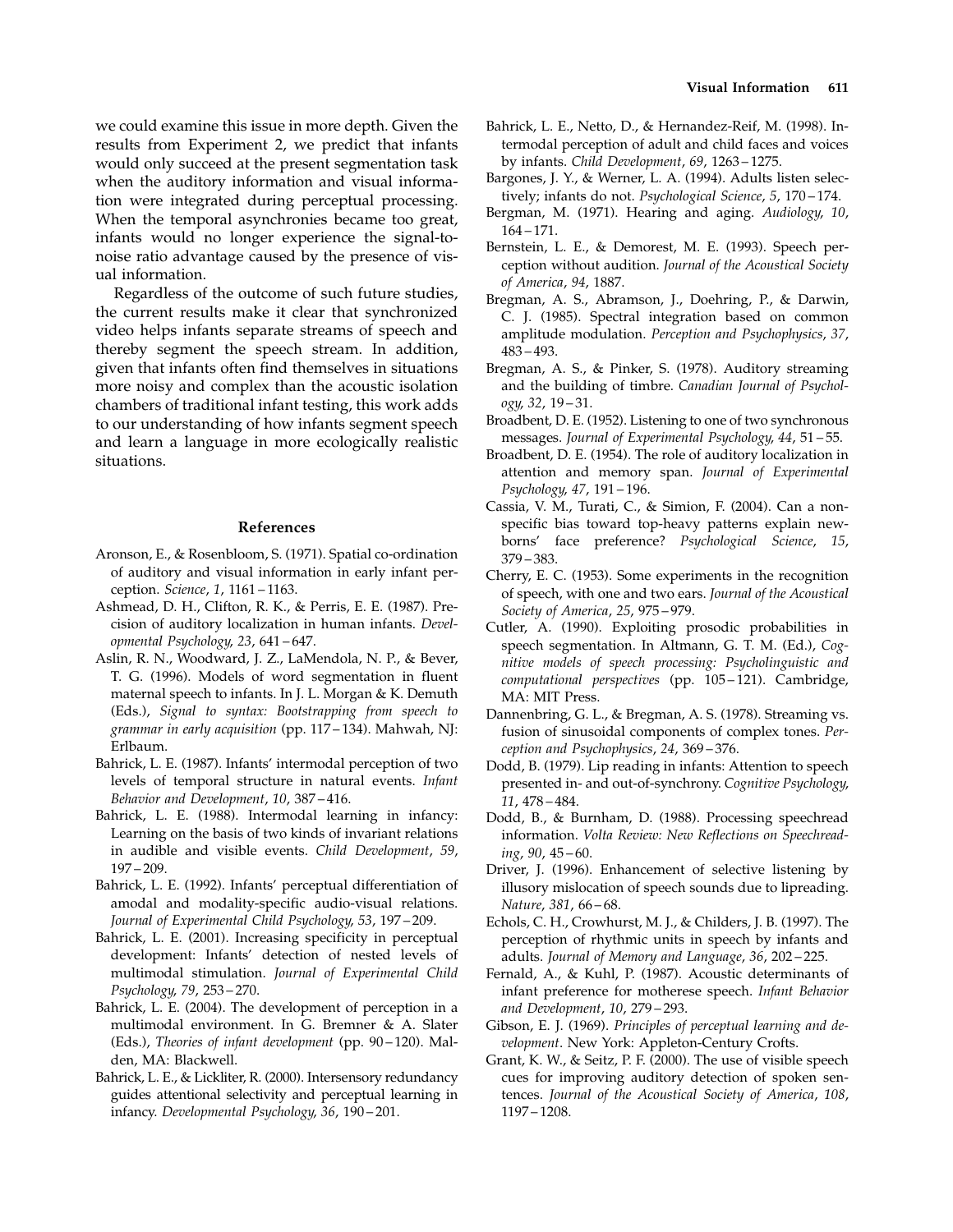#### 612 Hollich, Newman, and Jusczyk

- Green, K. P., & Kuhl, P. K. (1989). The role of visual information in the processing of place and manner features in speech perception. Perception & Psychophysics, 45, 34 – 42.
- Green, K. P., & Kuhl, P. K. (1991). Integral processing of visual place and auditory voicing information during phonetic perception. Journal of Experimental Psychology: Human Perception and Performance, 17, 278 – 288.
- Green, K. P., Kuhl, P. K., Meltzoff, A. N., & Stevens, E. B. (1991). Integrating speech information across talkers, gender, and sensory modality: Female faces and male voices in the McGurk effect. Perception & Psychophysics, 50, 524 – 536.
- Hay, J. C., Pick, H.L, & Ikeda, K. (1965). Visual capture produced by prism spectacles. Psychonomic Science, 2,  $215 - 216$ .
- Hirsh, I. J. (1950). The relation between localization and intelligibility. Journal of the Acoustic Society of America, 22, 196 – 200.
- Hultsch, H., Schleuss, F., & Todt, D. (1999). Auditory-visual stimulus pairing enhances perceptual learning in a songbird. Animal Behavior, 58, 143 – 149.
- Hygge, S., & Ronnberg, J. (1992). Normal-hearing and hearing-impaired subjects' ability to just follow conversation in competing speech, reversed speech, and noise backgrounds. Journal of Speech & Hearing Research, 35,  $208 - 215.$
- Jack, C. E., & Thurlow, W. R. (1973). Effects of degree of visual association and angle of displacement on the ''ventriloquism'' effect. Perceptual and Motor Skills, 37, 967 – 969.
- Johnson, E. K., & Jusczyk, P. W. (2001). Word segmentation by 8-month-olds: When speech cues count more than statistics. Journal of Memory and Language, 44, 1 – 20.
- Johnson, M. H., & Morton, J (1991). Biology and cognitive development: The case of face recognition. Oxford, England: Blackwell.
- Jones, D., Alford, D., Bridges, A., Tremblay, S., & Macken, B. (1999). Organizational factors in selective attention: The interplay of acoustic distinctiveness and auditory streaming in the irrelevant sound effect. Journal of Experimental Psychology: Learning, Memory, & Cognition, 25, 464 – 473.
- Jusczyk, P. (1998). Constraining the search for structure in the input. Lingua, 106, 197 – 218.
- Jusczyk, P. W., & Aslin, R. N. (1995). Infants' detection of the sound patterns of words in fluent speech. Cognitive Psychology, 29, 1 – 23.
- Jusczyk, P. W., Cutler, A., & Redanz, N. J. (1993). Preference for the predominant stress patterns of English words. Child Development, 64, 675-687.
- Jusczyk, P. W., Houston, D. M., & Newsome, M. (1999). The beginnings of word segmentation in English-learning infants. Cognitive Psychology, 39, 159 – 207.
- Jusczyk, P. W., Luce, P. A., & Charles Luce, J. (1994). Infants' sensitivity to phonotactic patterns in the native language. Journal of Memory and Language, 33, 630-645.
- Kuhl, P. K., & Meltzoff, A. N. (1982). The bimodal perception of speech in infancy. Science, 218, 1138 – 1141.
- Kuhl, P. K., & Meltzoff, A. N. (1984). Intermodal speech perception. Infant Behavior and Development, 7, 361 – 381.
- Kuhl, P. K., Williams, K. A., & Meltzoff, A. N. (1991). Crossmodal speech perception in adults and infants using non-speech auditory stimuli. Journal of Experimental Psychology: Human Perception and Performance, 17, 829 – 840.
- Lewkowicz, D. J. (1986). Developmental changes in infants' bisensory response to synchronous durations. Infant Behavior and Development, 9, 335 – 353.
- Lewkowicz, D. J., & Lickliter, R. (1994). The development of intersensory perception: Comparative perspectives. Hillsdale, NJ: Erlbaum.
- MacKain, K., Studdert-Kennedy, M., Spieker, S., & Stern, D. (1983). Infant intermodal speech perception is a lefthemisphere function. Science, 219, 1347-1349.
- Massaro, D. W. (1987). Speech perception by ear and eye: A paradigm for psychological inquiry. Hillsdale, NJ: Erlbaum.
- Massaro, D. W. (1998). Perceiving talking faces: From speech perception to a behavioral principle. Cambridge, MA: MIT Press.
- Mateeff, S., Hohnsbein, J., & Noack, T. (1985). Dynamic visual capture: Apparent auditory motion induced by a moving visual target. Perception, 14, 721 – 727.
- Mayo, L., Florentine, M., & Buus, S. (1997). Age of secondlanguage acquisition and perception of speech in noise. Journal of Speech, Language & Hearing Research, 40, 686 – 693.
- McGurk, H., & McDonald, J. (1976). Hearing lips and seeing voices: A new illusion. Nature, 264, 746-748.
- McLeod, A., & Summerfield, A. Q. (1990). A procedure for measuring auditory and audio-visual speech-reception thresholds for sentences in noise: Rationale, evaluation, and recommendations for use. British Journal of Audiology, 24, 29 – 43.
- Meltzoff, A. N., & Borton, R. W. (1979). Intermodal matching by human neonates. Nature, 282, 403 – 404.
- Nelken, I., Rotmani, Y., & Yosef, O. B. (1999). Responses of auditory-cortex neurons to structural features of natural sounds. Nature, 397, 154 – 157.
- Nelson, C. A. (2001). The development and neural bases of face recognition. Infant and Child Development, 10, 3 – 18.
- Newman, R. S. (2003). Prosodic differences in mothers' speech to toddlers in quiet and noisy environments. Applied Psycholinguistics, 24, 539 – 560.
- Newman, R. S., & Jusczyk, P. W. (1996). The cocktail party effect in infants. Perception & Psychophysics, 58, 1145 – 1156.
- Nozza, R. J., Rossman, R. N. F., & Bond, L. C. (1991). Infantadult differences in unmasking thresholds for the discrimination of consonant-vowel syllable pairs. Audiology, 30, 102 – 112.
- Nozza, R. J., Rossman, R. N. F., Bond, L. C., & Miller, S. L. (1990). Infant speech-sound discrimination in noise. Journal of the Acoustical Society of America, 87, 339 – 350.
- Nozza, R. J., & Wilson, W. R. (1984). Masked and unmasked puretone thresholds of infants and adults: Development of auditory frequency selectivity and sensitivity. Journal of Speech and Hearing Research, 27, 613 – 622.